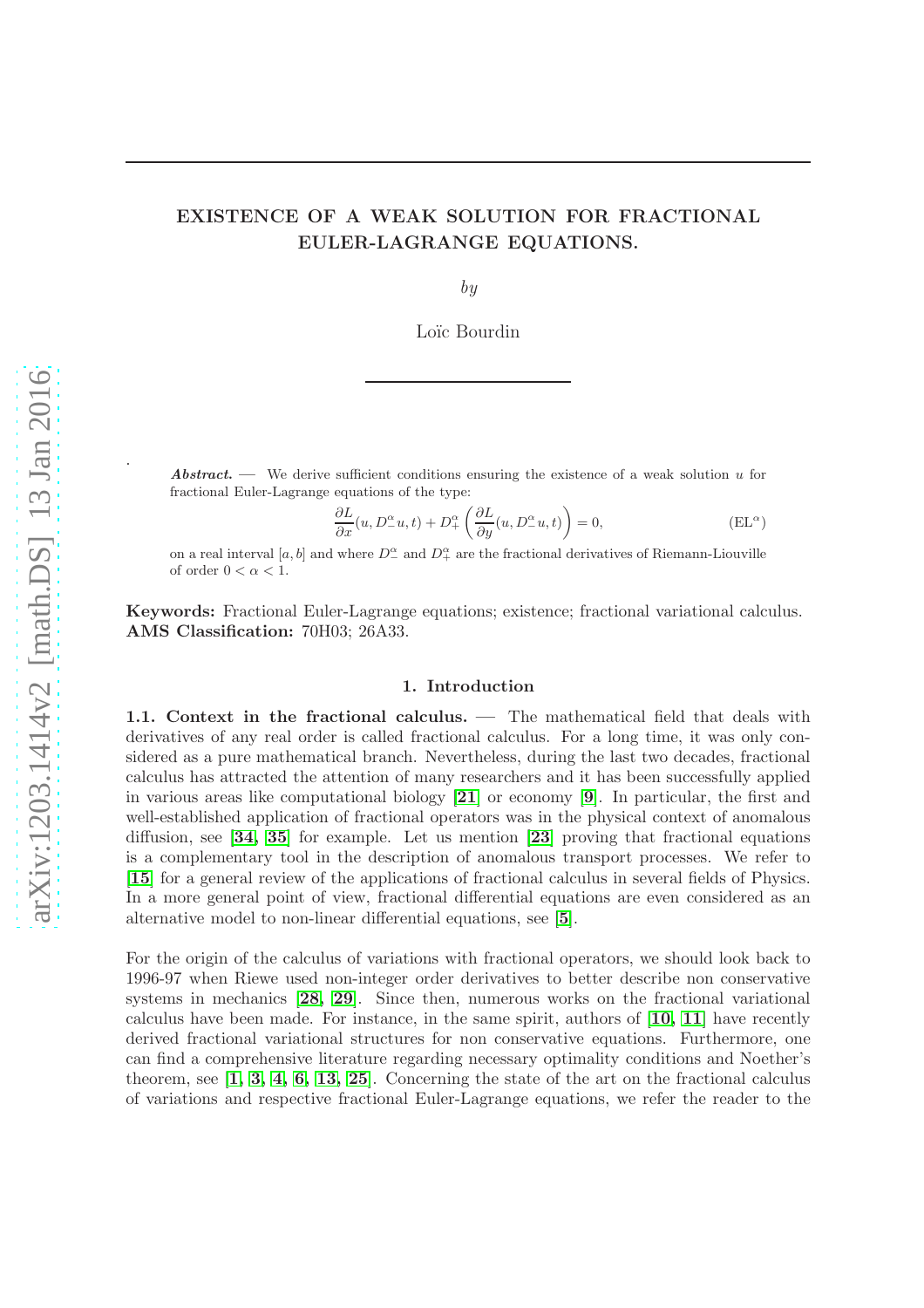recent book [[22](#page-16-8)].

In the whole paper, we consider  $a < b$  two reals,  $d \in \mathbb{N}^*$  and the following Lagrangian functional

$$
\mathcal{L}(u) = \int_{a}^{b} L(u, D_{-}^{\alpha}u, t) dt,
$$
\n(1)

where  $L$  is a Lagrangian, *i.e.* a map of the form:

$$
L: \mathbb{R}^d \times \mathbb{R}^d \times [a, b] \longrightarrow \mathbb{R} (x, y, t) \longmapsto L(x, y, t),
$$
 (2)

where  $D_{-}^{\alpha}$  is the left fractional derivative of Riemann-Liouville of order  $0 < \alpha < 1$  and where the variable  $u$  is a function defined almost everywhere (shortly a.e.) on  $(a, b)$  with values in  $\mathbb{R}^d$ . The precise definitions of the fractional operators of Riemann-Liouville will be recalled in Section [2.2.](#page-3-0) It is well-known that critical points of the functional  $\mathcal L$  are characterized by the solutions of the fractional Euler-Lagrange equation:

<span id="page-1-0"></span>
$$
\frac{\partial L}{\partial x}(u, D_{-}^{\alpha}u, t) + D_{+}^{\alpha} \left( \frac{\partial L}{\partial y}(u, D_{-}^{\alpha}u, t) \right) = 0, \tag{EL}^{\alpha}
$$

where  $D_+^{\alpha}$  is the right fractional derivative of Riemann-Liouville, see detailed proofs in [[1,](#page-15-3) [4](#page-15-5)] for example. However, as far as the author is aware and despite particular results in [[16,](#page-16-9) [19](#page-16-10)], no existence result of a solution for  $(EL^{\alpha})$  exists in a general case.

The aim of this paper is to derive sufficient conditions on L so that  $(EL^{\alpha})$  $(EL^{\alpha})$  admits a weak solution.

Let us note that, in a more general setting, existence results for fractional equations is an emerging field. For instance, there are recent results about existence and uniqueness of solution for a class of fractional evolution equations in [[32,](#page-16-11) [33](#page-16-12)].

<span id="page-1-3"></span>**1.2.** Main result. — We denote by  $\|\cdot\|$  the Euclidean norm of  $\mathbb{R}^d$  and  $\mathscr{C} := \mathscr{C}([a, b]; \mathbb{R}^d)$ the space of continuous functions endowed with its usual norm  $\|\cdot\|_{\infty}$ .

**Definition 1.** — A function u is said to be a weak solution of  $(EL^{\alpha})$  $(EL^{\alpha})$  if  $u \in \mathscr{C}$  and if u satisfies  $(EL^{\alpha})$  $(EL^{\alpha})$  a.e. on [a, b].

Let us enunciate the main result of the paper:

**Theorem 1.** — Let L be a Lagrangian of class  $\mathscr{C}^1$  and  $0 < (1/p) < \alpha < 1$ . If L satisfies the following hypotheses denoted by  $(H_1)$  $(H_1)$ ,  $(H_2)$ ,  $(H_3)$ ,  $(H_4)$  and  $(H_5)$ :

 $-$  there exist  $0 \leq d_1 \leq p$  and  $r_1, s_1 \in \mathscr{C}(\mathbb{R}^d \times [a, b], \mathbb{R}^+)$  such that:

$$
\forall (x, y, t) \in \mathbb{R}^d \times \mathbb{R}^d \times [a, b], \ |L(x, y, t) - L(x, 0, t)| \le r_1(x, t) \|y\|^{d_1} + s_1(x, t); \tag{H_1}
$$

- there exist  $0 \leq d_2 \leq p$  and  $r_2, s_2 \in \mathscr{C}(\mathbb{R}^d \times [a, b], \mathbb{R}^+)$  such that:

<span id="page-1-2"></span><span id="page-1-1"></span>
$$
\forall (x, y, t) \in \mathbb{R}^d \times \mathbb{R}^d \times [a, b], \ \left\| \frac{\partial L}{\partial x}(x, y, t) \right\| \le r_2(x, t) \|y\|^{d_2} + s_2(x, t); \tag{H_2}
$$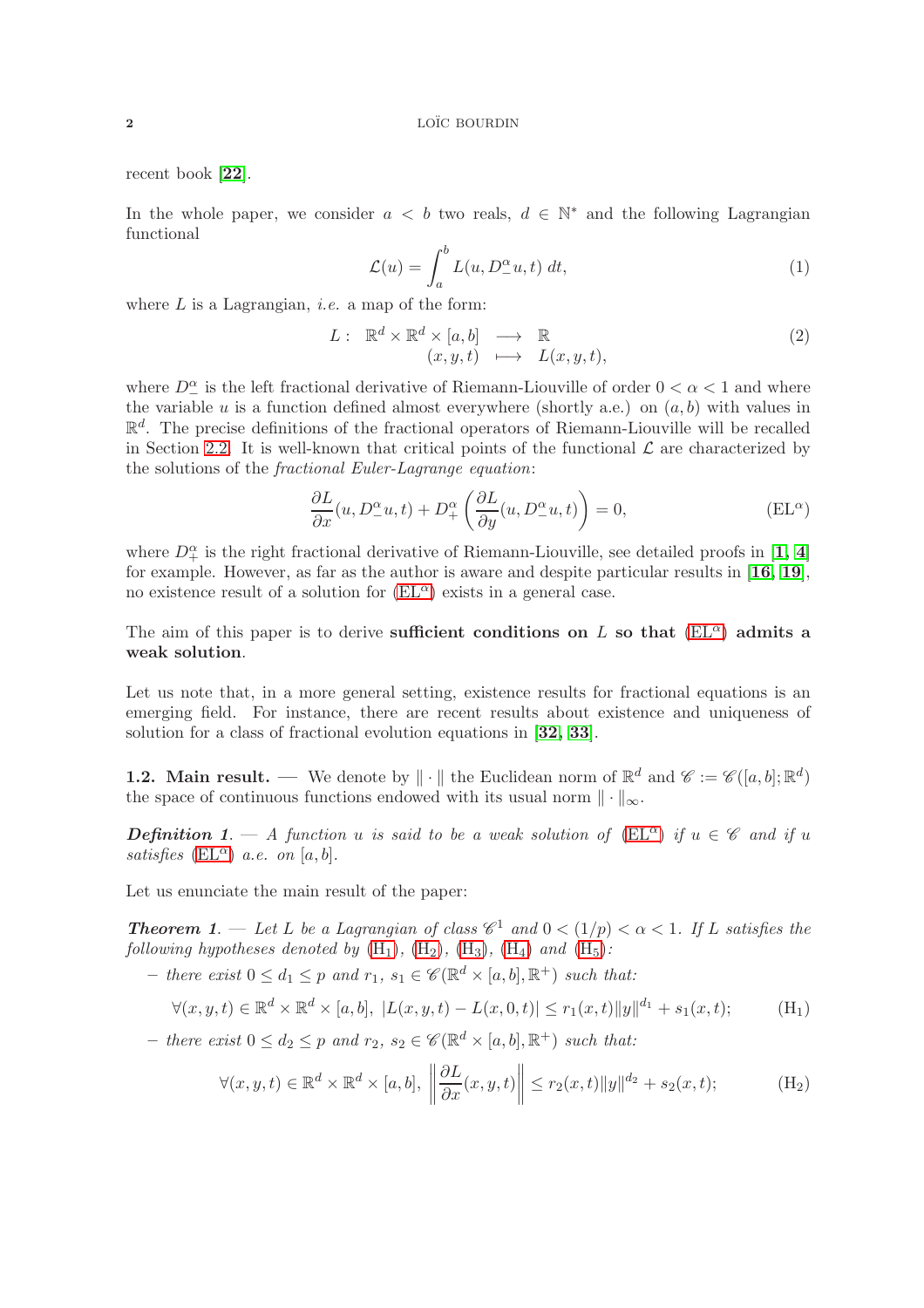- there exist  $0 \leq d_3 \leq p-1$  and  $r_3$ ,  $s_3 \in \mathscr{C}(\mathbb{R}^d \times [a, b], \mathbb{R}^+)$  such that:

$$
\forall (x, v, t) \in \mathbb{R}^d \times \mathbb{R}^d \times [a, b], \ \left\| \frac{\partial L}{\partial y}(x, y, t) \right\| \le r_3(x, t) \|y\|^{d_3} + s_3(x, t); \tag{H_3}
$$

- coercivity condition: there exist  $\gamma > 0$ ,  $1 \leq d_4 < p$ ,  $c_1 \in \mathscr{C}(\mathbb{R}^d \times [a, b], [\gamma, \infty]), c_2$ ,  $c_3 \in \mathscr{C}([a, b], \mathbb{R})$  such that:

$$
\forall (x, y, t) \in \mathbb{R}^d \times \mathbb{R}^d \times [a, b], \ L(x, y, t) \ge c_1(x, t) \|y\|^p + c_2(t) \|x\|^{d_4} + c_3(t); \tag{H_4}
$$

– convexity condition:

<span id="page-2-2"></span><span id="page-2-1"></span><span id="page-2-0"></span>
$$
\forall t \in [a, b], \ L(\cdot, \cdot, t) \ \text{is convex}, \tag{H}_5
$$

then  $(EL^{\alpha})$  $(EL^{\alpha})$  admits a weak solution.

Hypotheses denoted by  $(H_1)$ ,  $(H_2)$ ,  $(H_3)$  are usually called **regularity hypotheses**, see [[8,](#page-15-7) [12](#page-16-13)]. In Section [5,](#page-11-0) we prove that Hypothesis  $(H_5)$  can be replaced by different convexity assumptions.

**1.3.** Idea of the proof of Theorem 1. — In the classical case  $\alpha = 1$ ,  $D_{-}^{1} = -D_{+}^{1} = d/dt$ and consequently  $(EL^{\alpha})$  is nothing else but the classical Euler-Lagrange equation formulated in the 1750's. In this case, a lot of results of existence of solutions have been already proved. Let us recall that there exist different approaches:

- A first approach is to develop the classical Euler-Lagrange equation in order to obtain an implicit second order differential equation, see  $[14]$  $[14]$  $[14]$ . Then, under a *hyper regularity* or non singularity condition on the Lagrangian  $L$ , the equation can be written as an explicit second order differential equation and the Cauchy-Lipschitz theorem gives the existence of local or global regular solutions;
- $-$  A second approach consists in using the variational structure of the equation, see [[12](#page-16-13)]. Indeed, under some assumptions, the critical points of  $\mathcal L$  correspond to the solutions of the classical Euler-Lagrange equation. The idea is then to prove the existence of critical points of  $\mathcal{L}$ . In this way, author makes some assumptions (like coercivity and convexity of the Lagrangian  $L$ ) ensuring the existence of extrema of  $\mathcal{L}$ . With this second method, author has to use reflexive spaces of functions and consequently, he deals with weak solutions (in a specific sense).

In order to prove Theorem 1, we extend the second approach to the **strict fractional case** (*i.e.*  $0 < \alpha < 1$ ). Indeed, although there exist fractional versions of the Cauchy-Lipschitz theorem (see  $[17, 30]$  $[17, 30]$  $[17, 30]$  $[17, 30]$ ), there is no simple rules for the fractional derivative of a composition and consequently, we can not write  $(EL^{\alpha})$  in a simpler way. Hence, in the strict fractional case, we can not follow the first method.

Theorem 1 is based on the following preliminaries:

- The introduction in Section [3](#page-6-0) of an appropriate reflexive separable Banach space  $E_{\alpha,p}$  $(see (15))$  $(see (15))$  $(see (15))$ ;
- Assuming Hypotheses  $(H_1)$ ,  $(H_2)$  and  $(H_3)$ , Theorem 2 in Section [4](#page-9-0) states that if u is a critical point of L, then u is a weak solution of  $(EL^{\alpha})$ ;
- Assuming additionally Hypotheses [\(H](#page-2-2)<sub>4</sub>) and (H<sub>5</sub>), Theorem 3 in Section [5](#page-11-0) states that  $\mathcal{L}$ admits a global minimizer.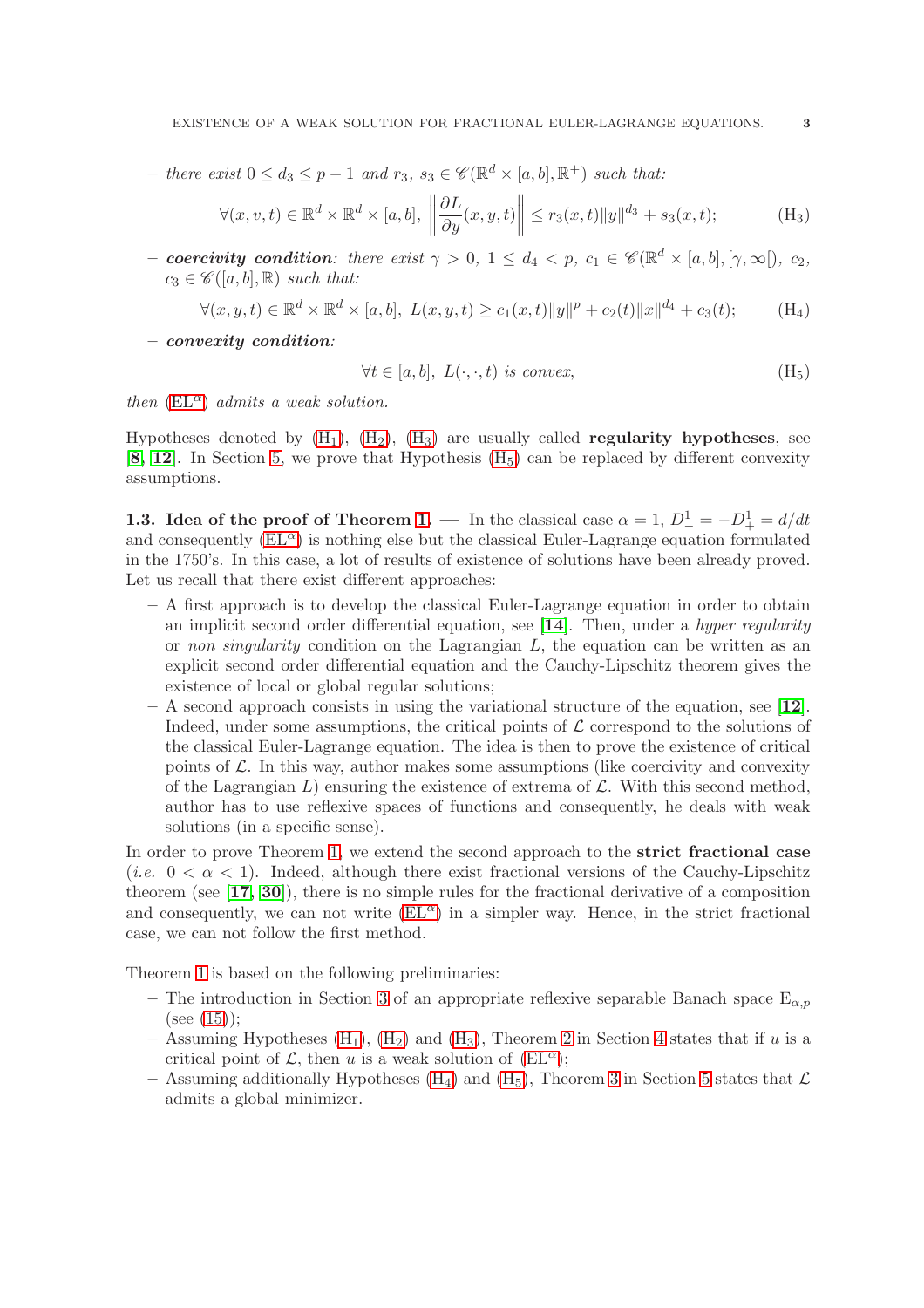Hence, the proof of Theorem 1 is complete. Let us note that the method developed in this paper is inspired by:

- the reflexive separable Banach space introduced in [[16](#page-16-9)] allowing to prove the existence of a weak solution for a class of fractional boundary value problems;
- $-$  the suitable hypotheses of regularity, coercivity and convexity given in [[12](#page-16-13)] proving the existence of a weak solution for classical Euler-Lagrange equations (i.e. in the case  $\alpha = 1$ ).

1.4. Organisation of the paper. — The paper is organized as follows. In Section [2,](#page-3-1) some usual notations of spaces of functions are given. We recall the definitions of the fractional operators of Riemann-Liouville and some of their properties. Section [3](#page-6-0) is devoted to the introduction and to the study of the appropriate reflexive separable Banach space  $E_{\alpha,p}$ . In Section [4,](#page-9-0) the variational structure of  $(EL^{\alpha})$  is considered and we prove Theorem 2. In Section [5,](#page-11-0) we prove Theorem 3. Then, Section [6](#page-14-0) is devoted to some examples. Finally, a conclusion ends this paper.

# 2. Reminder about fractional calculus

<span id="page-3-1"></span>**2.1.** Some spaces of functions. — For any  $p \geq 1$ ,  $L^p := L^p((a, b); \mathbb{R}^d)$  denotes the classical Lebesgue space of p-integrable functions endowed with its usual norm  $\|\cdot\|_{L^p}$ . Let us give some usual notations of spaces of continuous functions defined on  $[a, b]$  with values in  $\mathbb{R}^d$ :

- $-AC := AC([a, b]; \mathbb{R}^d)$  the space of absolutely continuous functions;
- $-\mathscr{C}^{\infty} := \mathscr{C}^{\infty}([a, b]; \mathbb{R}^d)$  the space of infinitely differentiable functions;
- $-\mathscr{C}_c^{\infty} := \mathscr{C}_c^{\infty}([a, b]; \mathbb{R}^d)$  the space of infinitely differentiable functions and compactly supported in  $[a, b]$ .

We remind that a function f is an element of AC if and only if  $\dot{f} \in L^1$  and the following equality holds:

$$
\forall t \in [a, b], \ f(t) = f(a) + \int_a^t \dot{f}(\xi) \ d\xi,
$$
\n(3)

where  $\dot{f}$  denotes the derivative of f. We refer to [[20](#page-16-17)] for more details concerning the absolutely continuous functions.

Finally, we denote by  $\mathscr{C}_a$  (resp.  $AC_a$  or  $\mathscr{C}_a^{\infty}$ ) the space of functions  $f \in \mathscr{C}$  (resp.  $AC$  or  $\mathscr{C}^{\infty}$ ) such that  $f(a) = 0$ . In particular,  $\mathscr{C}_c^{\infty} \subset \mathscr{C}_a^{\infty} \subset AC_a$ .

Convention: in the whole paper, an equality between functions must be understood as an equality holding for almost all  $t \in (a, b)$ . When it is not the case, the interval on which the equality is valid will be specified.

<span id="page-3-0"></span>2.2. Fractional operators of Riemann-Liouville. — Since 1695, numerous notions of fractional operators emerged over the year, see [[17,](#page-16-15) [27,](#page-16-18) [30](#page-16-16)]. In this paper, we only deal with the fractional operators of Riemann-Liouville (1847) whose definitions and some basic results are reminded in this section. We refer to [[17,](#page-16-15) [30](#page-16-16)] for the omitted proofs.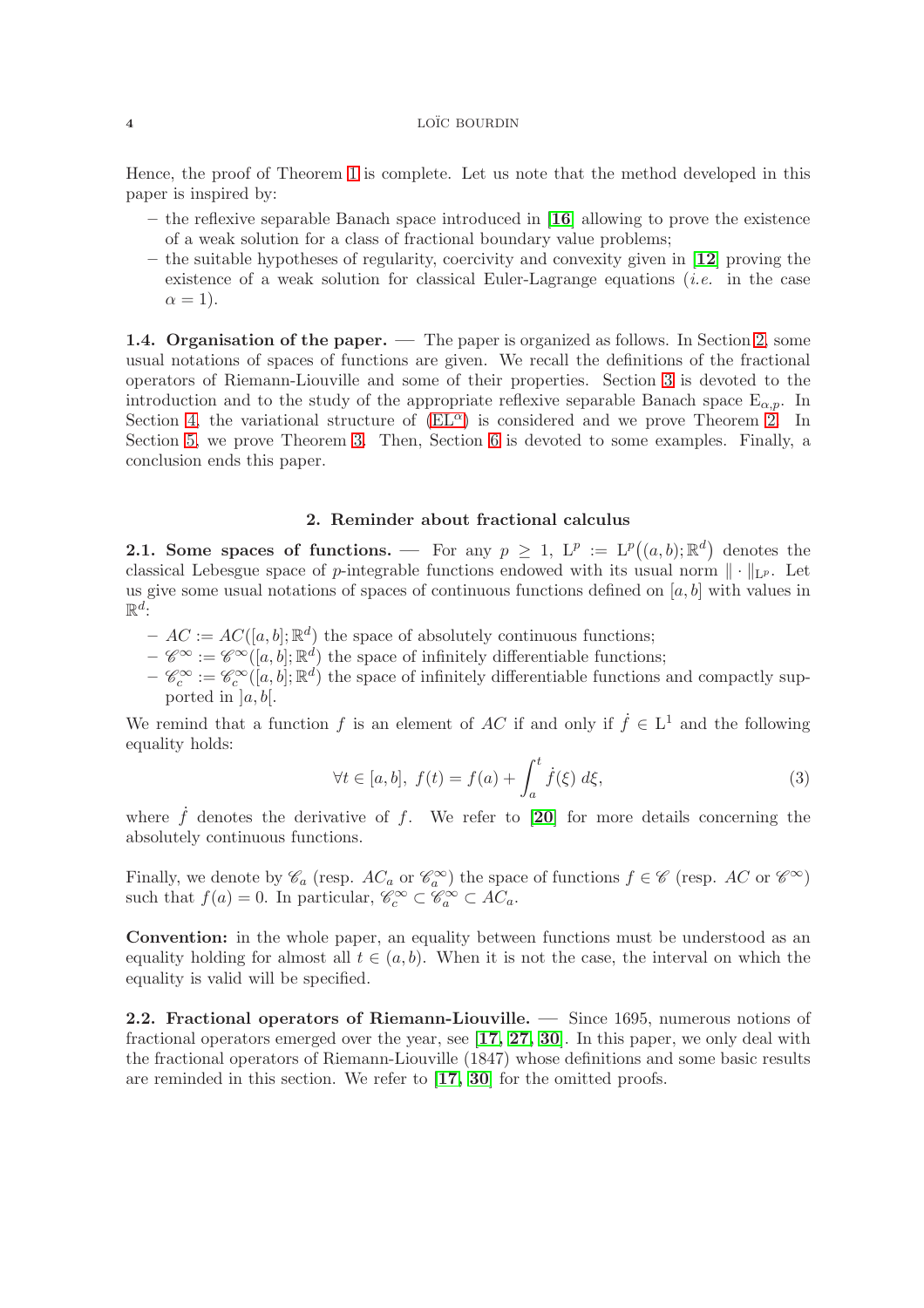Let  $\alpha > 0$  and f be a function defined a.e. on  $(a, b)$  with values in  $\mathbb{R}^d$ . The left (resp. right) fractional integral in the sense of Riemann-Liouville with inferior limit a (resp. superior limit b) of order  $\alpha$  of f is given by:

$$
\forall t \in ]a, b], \ I^{\alpha}_{-} f(t) := \frac{1}{\Gamma(\alpha)} \int_{a}^{t} (t - \xi)^{\alpha - 1} f(\xi) d\xi,
$$
\n(4)

respectively:

$$
\forall t \in [a, b[, \ I_+^{\alpha} f(t) := \frac{1}{\Gamma(\alpha)} \int_t^b (\xi - t)^{\alpha - 1} f(\xi) \ d\xi,
$$
\n
$$
(5)
$$

where  $\Gamma$  denotes the Euler's Gamma function. If  $f \in L^1$ , then  $I^{\alpha}_{-}f$  and  $I^{\alpha}_{+}f$  are defined a.e. on  $(a, b)$ .

Now, let us consider  $0 < \alpha < 1$ . The left (resp. right) fractional derivative in the sense of Riemann-Liouville with inferior limit a (resp. superior limit b) of order  $\alpha$  of f is given by:

<span id="page-4-0"></span>
$$
\forall t \in ]a, b], \ D^{\alpha}_{-} f(t) := \frac{d}{dt} \left( I^{1-\alpha}_{-} f \right)(t) \quad \left( \text{resp.} \quad \forall t \in [a, b[, \ D^{\alpha}_{+} f(t) := -\frac{d}{dt} \left( I^{1-\alpha}_{+} f \right)(t) \right). \tag{6}
$$

From [[17](#page-16-15), Corollary 2.2, p.73], if  $f \in AC$ , then  $D^{\alpha}_{-}f$  and  $D^{\alpha}_{+}f$  are defined a.e. on  $(a, b)$  and satisfy:

<span id="page-4-1"></span>
$$
D_{-}^{\alpha}f = I_{-}^{1-\alpha}\dot{f} + \frac{f(a)}{(t-a)^{\alpha}\Gamma(1-\alpha)} \quad \text{and} \quad D_{+}^{\alpha}f = -I_{+}^{1-\alpha}\dot{f} + \frac{f(b)}{(b-t)^{\alpha}\Gamma(1-\alpha)}.
$$
 (7)

In particular, if  $f \in AC_a$ , then  $D^{\alpha}_{-} f = I^{1-\alpha}_{-} \dot{f}$ .

2.3. Some properties of the fractional operators. — In this section, we provide some properties concerning the left fractional operators of Riemann-Liouville. One can easily derive the analogous versions for the right ones. Properties 1, 2 and 3 are well-known and one can find their proofs in the classical literature on the subject (see [[17](#page-16-15), Lemma 2.3, p.73], [[17](#page-16-15), Lemma 2.1, p.72] and [[17](#page-16-15), Lemma 2.7, p.76] respectively).

The first result yields the semi-group property of the left Riemann-Liouville fractional integral:

# **Property 1.** — For any  $\alpha$ ,  $\beta > 0$  and any function  $f \in L^1$ , the following equality holds:  $I_-^{\alpha} \circ I_-^{\beta} f = I_-^{\alpha+\beta}$  $\int_{-}^{\alpha+\beta} f.$  (8)

From Property 1 and Equalities [\(6\)](#page-4-0) and [\(7\)](#page-4-1), one can easily deduce the following results concerning the composition between fractional integral and fractional derivative. For any  $0 < \alpha < 1$ , the following equalities hold:

$$
\forall f \in \mathcal{L}^1, \ D_-^{\alpha} \circ I_-^{\alpha} f = f \quad \text{and} \quad \forall f \in AC, \ I_-^{\alpha} \circ D_-^{\alpha} f = f. \tag{9}
$$

Another classical result is the boundedness of the left fractional integral from  $L^p$  to  $L^p$ :

**Property** 2. – For any  $\alpha > 0$  and any  $p \ge 1$ ,  $I_{-}^{\alpha}$  is linear and continuous from  $L^p$  to  $L^p$ . Precisely, the following inequality holds:

$$
\forall f \in \mathcal{L}^p, \ \|I_{-}^{\alpha}f\|_{\mathcal{L}^p} \le \frac{(b-a)^{\alpha}}{\Gamma(1+\alpha)}\|f\|_{\mathcal{L}^p}.\tag{10}
$$

The following classical property concerns the integration of fractional integrals. It is occasionally called fractional integration by parts: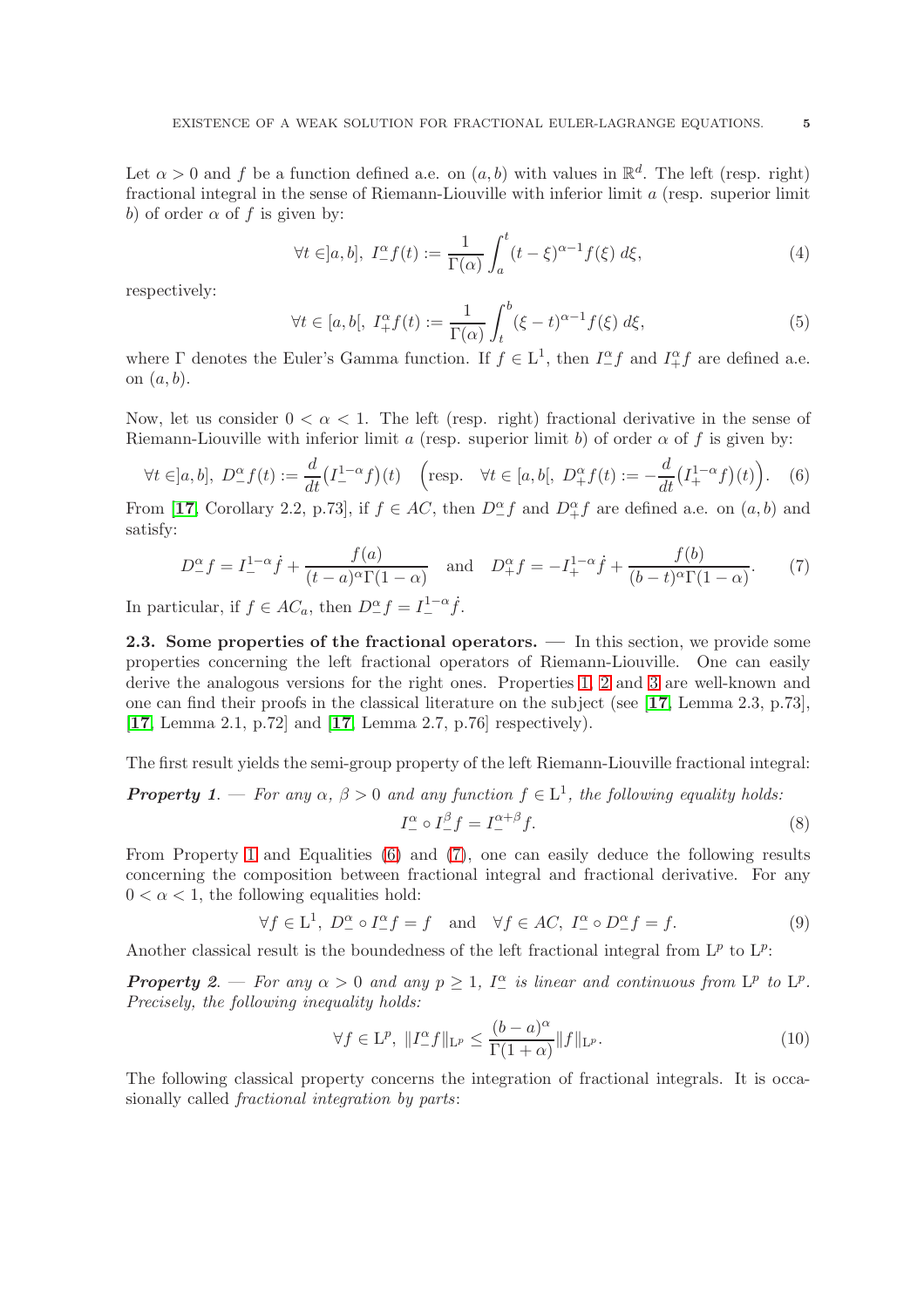**Property** 3. — Let  $0 < \alpha < 1$ . Let  $f \in L^p$  and  $g \in L^q$  where  $(1/p) + (1/q) \leq 1 + \alpha$  (and  $p \neq 1 \neq q$  in the case  $(1/p) + (1/q) = 1 + \alpha$ ). Then, the following equality holds:

$$
\int_{a}^{b} I_{-}^{\alpha} f \cdot g \, dt = \int_{a}^{b} f \cdot I_{+}^{\alpha} g \, dt. \tag{11}
$$

This change of side of the fractional integral (from  $I^{\alpha}_{-}$  to  $I^{\alpha}_{+}$ ) is responsible of the emergence of  $D_+^{\alpha}$  in [\(EL](#page-1-0)<sup> $\alpha$ </sup>) although only  $D_-^{\alpha}$  is involved in the Lagrangian functional  $\mathcal{L}$ . We refer to Section [4.2](#page-11-1) for more details.

The following Property 4 completes Property 2 in the case  $0 < (1/p) < \alpha < 1$ : indeed, in this case,  $I_{-}^{\alpha}$  is additionally bounded from L<sup>p</sup> to  $\mathcal{C}_a$ :

**Property** 4.  $\blacksquare$  Let  $0 < (1/p) < \alpha < 1$  and  $q = p/(p-1)$ . Then, for any  $f \in L^p$ , we have:

- $-I_{-}^{\alpha}f$  is Holdër continuous on [a, b] with exponent  $\alpha (1/p) > 0$ ;
- $-\lim_{t\to a} I_{-}^{\alpha} f(t) = 0.$

Consequently,  $I_{-}^{\alpha}f$  can be continuously extended by 0 in  $t = a$ . Finally, for any  $f \in L^p$ , we have  $I_{-}^{\alpha}f \in \mathscr{C}_{a}$ . Moreover, the following inequality holds:

$$
\forall f \in \mathcal{L}^p, \ \|I_{-}^{\alpha}f\|_{\infty} \le \frac{(b-a)^{\alpha - (1/p)}}{\Gamma(\alpha)\big((\alpha - 1)q + 1\big)^{1/q}} \|f\|_{\mathcal{L}^p}.
$$
\n(12)

*Proof.* — Let us note that this result is mainly proved in [[16](#page-16-9)]. Let  $f \in L^p$ . We first remind the following inequality:

$$
\forall \xi_1 \ge \xi_2 \ge 0, \ (\xi_1 - \xi_2)^q \le \xi_1^q - \xi_2^q. \tag{13}
$$

Let us prove that  $I_{-}^{\alpha} f$  is Holdër continuous on  $]a, b]$ . For any  $a < t_1 < t_2 \leq b$ , using the Hölder's inequality, we have:

$$
||I_{-}^{\alpha}f(t_{2}) - I_{-}^{\alpha}f(t_{1})|| = \frac{1}{\Gamma(\alpha)} \left\| \int_{a}^{t_{2}} (t_{2} - \xi)^{\alpha - 1} f(\xi) d\xi - \int_{a}^{t_{1}} (t_{1} - \xi)^{\alpha - 1} f(\xi) d\xi \right\|
$$
  
\n
$$
\leq \frac{1}{\Gamma(\alpha)} \left\| \int_{t_{1}}^{t_{2}} (t_{2} - \xi)^{\alpha - 1} f(\xi) d\xi \right\|
$$
  
\n
$$
\leq \frac{||f||_{L^{p}}}{\Gamma(\alpha)} \left\| \int_{t_{1}}^{t_{2}} (t_{2} - \xi)^{\alpha - 1} g(\xi) d\xi \right\|
$$
  
\n
$$
\leq \frac{||f||_{L^{p}}}{\Gamma(\alpha)} \left( \int_{t_{1}}^{t_{2}} (t_{2} - \xi)^{(\alpha - 1)q} d\xi \right)^{1/q}
$$
  
\n
$$
\leq \frac{||f||_{L^{p}}}{\Gamma(\alpha)} \left( \int_{a}^{t_{1}} (t_{1} - \xi)^{\alpha - 1} - (t_{2} - \xi)^{\alpha - 1} \right)^{q} d\xi \right)^{1/q}
$$
  
\n
$$
\leq \frac{||f||_{L^{p}}}{\Gamma(\alpha)} \left( \int_{t_{1}}^{t_{2}} (t_{2} - \xi)^{(\alpha - 1)q} d\xi \right)^{1/q}
$$
  
\n
$$
\leq \frac{2||f||_{L^{p}}}{\Gamma(\alpha)} \left( \int_{a}^{t_{1}} (t_{1} - \xi)^{(\alpha - 1)q} - (t_{2} - \xi)^{(\alpha - 1)q} d\xi \right)^{1/q}
$$
  
\n
$$
\leq \frac{2||f||_{L^{p}}}{\Gamma(\alpha)((\alpha - 1)q + 1)^{1/q}} (t_{2} - t_{1})^{\alpha - (1/p)}.
$$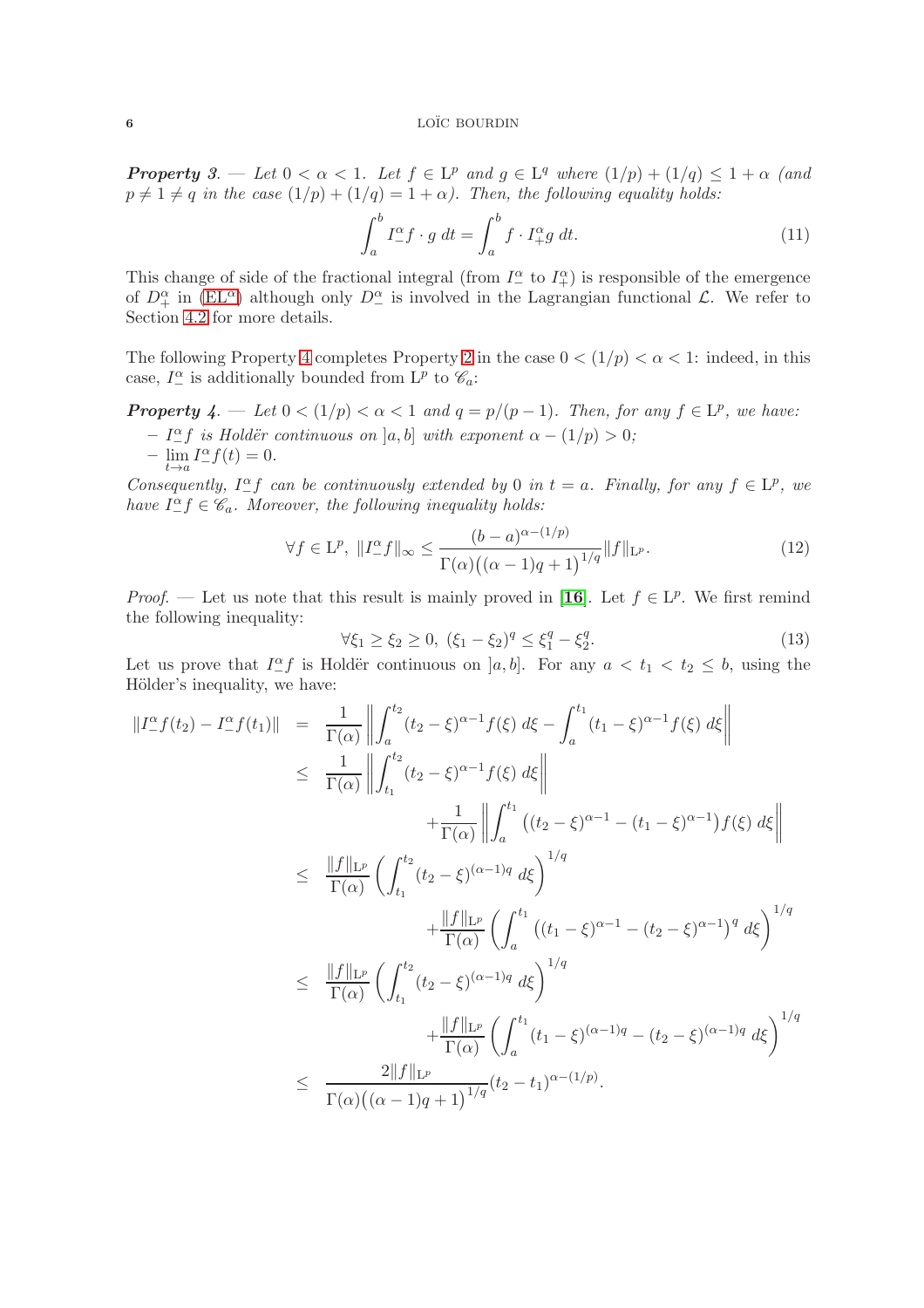The proof of the first point is complete. Let us consider the second point. For any  $t \in ]a, b]$ , we can prove in the same manner that:

$$
||I_{-}^{\alpha}f(t)|| \le \frac{||f||_{\mathcal{L}^{p}}}{\Gamma(\alpha)\left((\alpha-1)q+1\right)^{1/q}}(t-a)^{\alpha-(1/p)} \xrightarrow[t \to a]{} 0. \tag{14}
$$

<span id="page-6-0"></span>The proof is now complete.

# 3. Space of functions  $E_{\alpha,p}$

In order to prove the existence of a weak solution of  $(EL^{\alpha})$  using a variational method, we need the introduction of an appropriate space of functions. This space has to present some properties like reflexivity, see [[12](#page-16-13)].

For any  $0 < \alpha < 1$  and any  $p \ge 1$ , we define the following space of functions:

<span id="page-6-1"></span>
$$
\mathcal{E}_{\alpha,p} := \{ u \in \mathcal{L}^p \text{ satisfying } D^{\alpha}_{-} u \in \mathcal{L}^p \text{ and } I^{\alpha}_{-} \circ D^{\alpha}_{-} u = u \text{ a.e.} \}. \tag{15}
$$

We endow  $E_{\alpha,p}$  with the following norm:

$$
\|\cdot\|_{\alpha,p}:\mathcal{E}_{\alpha,p} \longrightarrow \mathbb{R}^+\n\nu \longmapsto (\|u\|_{\mathcal{L}^p}^p + \|D^\alpha_- u\|_{\mathcal{L}^p}^p)^{1/p}.
$$
\n(16)

Let us note that:

$$
|\cdot|_{\alpha,p}:\mathcal{E}_{\alpha,p} \longrightarrow \mathbb{R}^+ \n u \longmapsto \|D^{\alpha}_{-}u\|_{\mathcal{L}^p}
$$
\n
$$
(17)
$$

is an equivalent norm to  $\|\cdot\|_{\alpha,p}$  for  $E_{\alpha,p}$ . Indeed, Property 2 leads to:

<span id="page-6-3"></span>
$$
\forall u \in \mathcal{E}_{\alpha, p}, \ \|u\|_{\mathcal{L}^p} = \|I^{\alpha} \circ D^{\alpha} u\|_{\mathcal{L}^p} \leq \frac{(b-a)^{\alpha}}{\Gamma(1+\alpha)} \|D^{\alpha} u\|_{\mathcal{L}^p}.
$$
 (18)

The goal of this section is to prove the following proposition:

**Proposition 1.** — Assuming  $0 < (1/p) < \alpha < 1$ ,  $E_{\alpha,p}$  is a reflexive separable Banach space and the compact embedding  $E_{\alpha,p} \hookrightarrow \mathscr{C}_a$  holds.

Then, in the rest of the paper, we consider:

$$
0 < (1/p) < \alpha < 1 \quad \text{and} \quad q = p/(p-1). \tag{19}
$$

Let us detail the different points of Proposition 1 in the following subsections.

<span id="page-6-2"></span>3.1.  $E_{\alpha,p}$  is a reflexive separable Banach space. — Let us prove this property. Let us consider  $(L^p)^2$  the set  $L^p \times L^p$  endowed with the norm  $||(u, v)||_{(L^p)^2} = (||u||_{L^p}^p + ||v||_{L^p}^p)^{1/p}$ . Since  $p > 1$ ,  $(L^p, \|\cdot\|_{L^p})$  is a reflexive separable Banach space and therefore,  $((L^p)^2, \|\cdot\|_{(L^p)^2})$ is also a reflexive separable Banach space.

We define  $\Omega := \{(u, D^{\alpha}_{-}u), u \in E_{\alpha,p}\}.$  Let us prove that  $\Omega$  is a closed subspace of  $((L^p)^2, \|\cdot\|)$  $\|_{(L^p)^2}$ . Let  $(u_n, v_n)_{n \in \mathbb{N}} \subset \Omega$  such that:

$$
(u_n, v_n) \xrightarrow{(\mathbf{L}^p)^2} (u, v).
$$
\n<sup>(20)</sup>

 $\Box$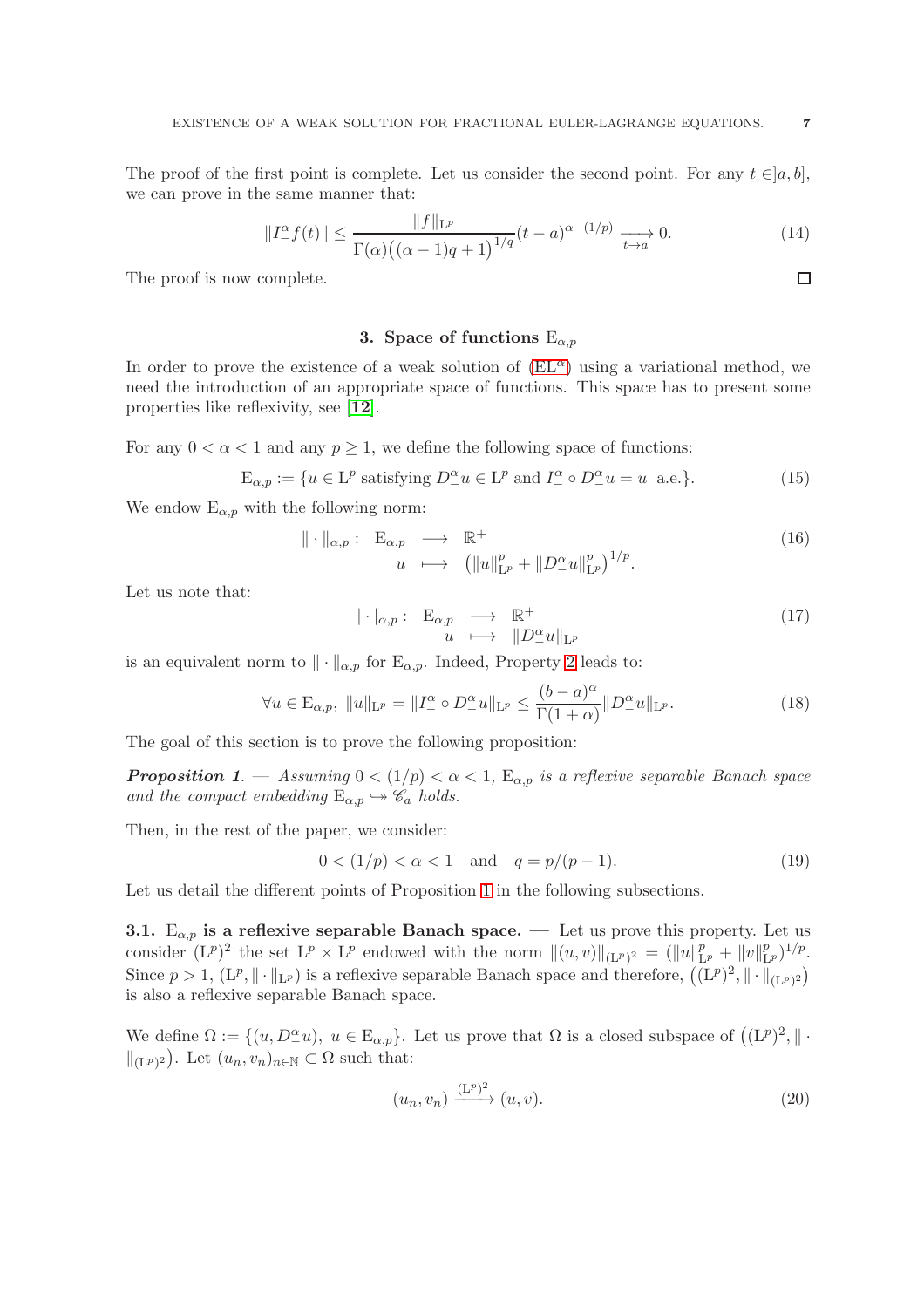Let us prove that  $(u, v) \in \Omega$ . For any  $n \in \mathbb{N}$ ,  $(u_n, v_n) \in \Omega$ . Thus,  $u_n \in \mathbb{E}_{\alpha, p}$  and  $v_n = D_+^{\alpha} u_n$ . Consequently, we have:

$$
u_n \xrightarrow{\mathrm{L}^p} u \quad \text{and} \quad D^{\alpha}_{-} u_n \xrightarrow{\mathrm{L}^p} v. \tag{21}
$$

For any  $n \in \mathbb{N}$ , since  $u_n \in \mathcal{E}_{\alpha,p}$  and  $I_1^{\alpha}$  is continuous from  $\mathcal{L}^p$  to  $\mathcal{L}^p$ , we have:

$$
u_n = I^{\alpha} \circ D^{\alpha} u_n \xrightarrow{\mathcal{L}^p} I^{\alpha} v. \tag{22}
$$

Thus,  $u = I^{\alpha}_{-}v$ ,  $D^{\alpha}_{-}u = D^{\alpha}_{-} \circ I^{\alpha}_{-}v = v \in L^{p}$  and  $I^{\alpha}_{-} \circ D^{\alpha}_{-}u = I^{\alpha}_{-}v = u$ . Hence,  $u \in E_{\alpha,p}$  and  $(u, v) = (u, D_{{-}}^{\alpha}u) \in \Omega$ . In conclusion,  $\Omega$  is a closed subspace of  $((L^p)^2, \|\cdot\|_{(L^p)^2})$  and then  $\Omega$ is a reflexive separable Banach space. Finally, defining the following operator:

$$
A: \mathcal{E}_{\alpha,p} \longrightarrow \Omega \n u \longmapsto (u, D^{\alpha}_{-}u),
$$
\n(23)

<span id="page-7-0"></span>we prove that  $E_{\alpha,p}$  is isometric isomorphic to  $\Omega$ . This completes the proof of Section [3.1.](#page-6-2)

**3.2.** The continuous embedding  $E_{\alpha,p} \leftrightarrow \mathscr{C}_a$ . — Let us prove this result. Let  $u \in$  $E_{\alpha,p}$  and then  $D_{-}^{\alpha}u \in L^{p}$ . Since  $0 < (1/p) < \alpha < 1$ , Property 4 leads to  $I_{-}^{\alpha} \circ D_{-}^{\alpha}u \in L^{p}$  $\mathscr{C}_a$ . Furthermore,  $u = I^{\alpha} \circ D^{\alpha} u$  and consequently, u can be identified to its continuous representative. Finally, Property 4 also gives:

$$
\forall u \in \mathcal{E}_{\alpha,p}, \ ||u||_{\infty} = ||I_{-}^{\alpha} \circ D_{-}^{\alpha} u||_{\infty} \le \frac{(b-a)^{\alpha - (1/p)}}{\Gamma(\alpha)((\alpha - 1)q + 1)^{1/q}} |u|_{\alpha,p}.
$$
 (24)

<span id="page-7-1"></span>Since  $\|\cdot\|_{\alpha,p}$  and  $|\cdot|_{\alpha,p}$  are equivalent norms, the proof of Section [3.2](#page-7-0) is complete.

**3.3.** The compact embedding  $E_{\alpha,p} \hookrightarrow \mathscr{C}_a$ . — Let us prove this property. Since  $E_{\alpha,p}$  is a reflexive Banach space, we only have to prove that:

$$
\forall (u_n)_{n \in \mathbb{N}} \subset \mathcal{E}_{\alpha, p} \text{ such that } u_n \xrightarrow{\mathcal{E}_{\alpha, p}} u, \text{ then } u_n \xrightarrow{\mathscr{C}} u. \tag{25}
$$

Let  $(u_n)_{n\in\mathbb{N}}\subset \mathbb{E}_{\alpha,p}$  such that:

$$
u_n \xrightarrow{\mathbf{E}_{\alpha,p}} u. \tag{26}
$$

Since  $E_{\alpha,p} \hookrightarrow \mathscr{C}_a$ , we have:

$$
u_n \xrightarrow{\mathscr{C}} u. \tag{27}
$$

Since  $(u_n)_{n\in\mathbb{N}}$  converges weakly in  $\mathbb{E}_{\alpha,p}$ ,  $(u_n)_{n\in\mathbb{N}}$  is bounded in  $\mathbb{E}_{\alpha,p}$ . Consequently,  $(D_-^{\alpha}u_n)_{n\in\mathbb{N}}$ is bounded in L<sup>p</sup> by a constant  $M \geq 0$ . Let us prove that  $(u_n)_{n \in \mathbb{N}} \subset \mathscr{C}_a$  is uniformly lipschitzian on  $[a, b]$ . According to the proof of Property 4, we have:

$$
\forall n \in \mathbb{N}, \ \forall a \le t_1 < t_2 \le b, \ \|u_n(t_2) - u_n(t_1)\| \le \|I_{-}^{\alpha} \circ D_{-}^{\alpha} u_n(t_2) - I_{-}^{\alpha} \circ D_{-}^{\alpha} u_n(t_1)\|
$$
\n
$$
\le \frac{2\|D_{-}^{\alpha} u_n\|_{\mathcal{L}^p}}{\Gamma(\alpha) \big((\alpha - 1)q + 1\big)^{1/p}} (t_2 - t_1)^{\alpha - (1/p)} \le \frac{2M}{\Gamma(\alpha) \big((\alpha - 1)q + 1\big)^{1/p}} (t_2 - t_1)^{\alpha - (1/p)}.
$$

Hence, from Ascoli's theorem,  $(u_n)_{n\in\mathbb{N}}$  is relatively compact in  $\mathscr{C}$ . Consequently, there exists a subsequence of  $(u_n)_{n\in\mathbb{N}}$  converging strongly in  $\mathscr C$  and the limit is u by uniqueness of the weak limit.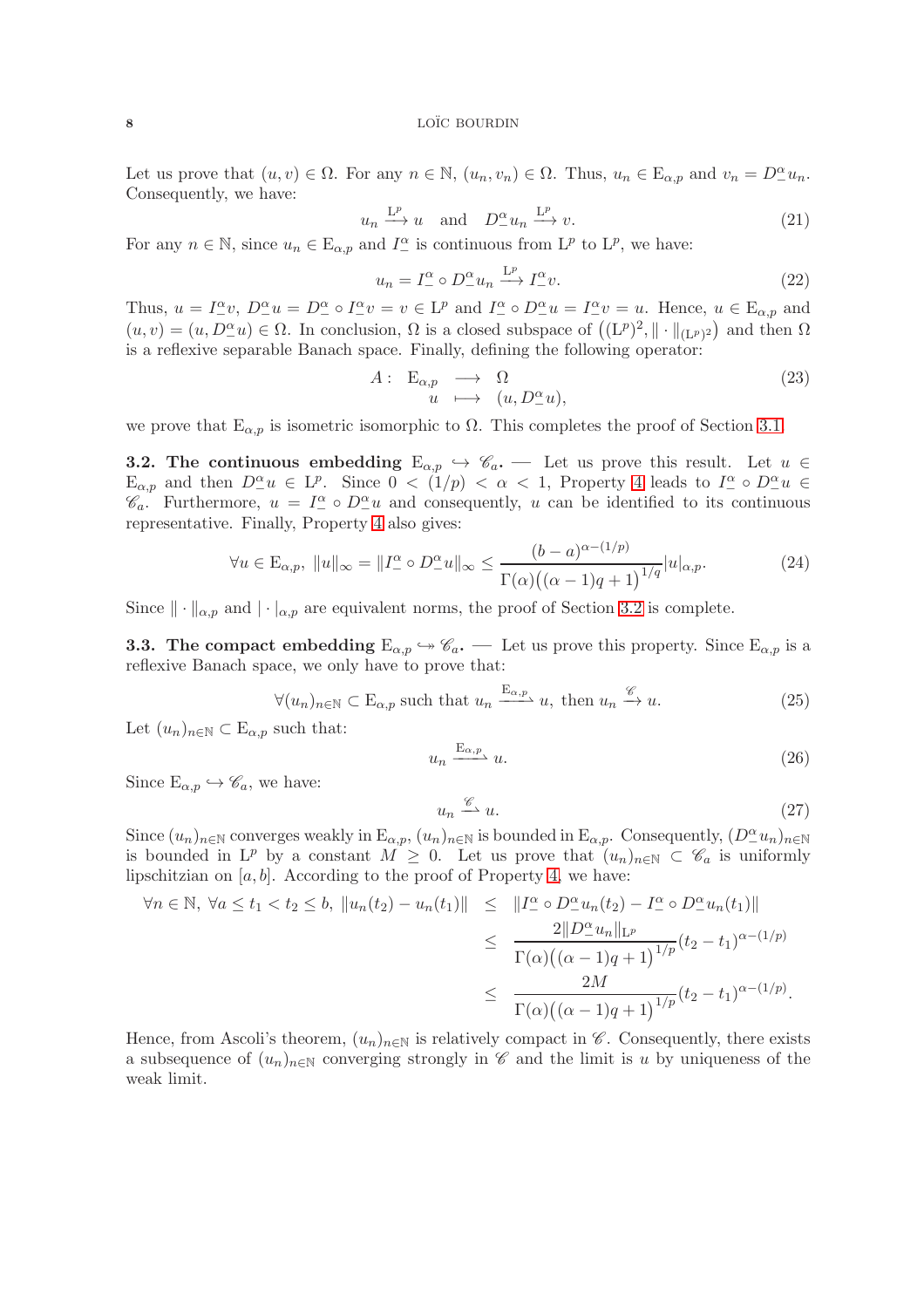Now, let us prove by contradiction that the whole sequence  $(u_n)_{n\in\mathbb{N}}$  converges strongly to u in  $\mathscr{C}$ . If not, there exist  $\varepsilon > 0$  and a subsequence  $(u_{n_k})_{k \in \mathbb{N}}$  such that:

<span id="page-8-0"></span>
$$
\forall k \in \mathbb{N}, \ \|u_{n_k} - u\|_{\infty} > \varepsilon > 0. \tag{28}
$$

Nevertheless, since  $(u_{n_k})_{k \in \mathbb{N}}$  is a subsequence of  $(u_n)_{n \in \mathbb{N}}$ , then it satisfies:

$$
u_{n_k} \xrightarrow{\mathcal{E}_{\alpha,p}} u. \tag{29}
$$

In the same way (using Ascoli's theorem), we can construct a subsequence of  $(u_{n_k})_{k\in\mathbb{N}}$  converging strongly to u in  $\mathscr C$  which is a contradiction to [\(28\)](#page-8-0). The proof of Section [3.3](#page-7-1) is now complete.

3.4. Remarks. — Let us remind the following property:

$$
\forall \varphi \in \mathscr{C}_c^{\infty}, \ I^{\alpha}_{-\varphi} \in \mathscr{C}_a^{\infty}.
$$
 (30)

From this result, we get the two following results:

 $-\mathscr{C}_a^{\infty}$  is dense in  $E_{\alpha,p}$ . Indeed, let us first prove that  $\mathscr{C}_a^{\infty} \subset E_{\alpha,p}$ . Let  $u \in \mathscr{C}_a^{\infty} \subset L^p$ . Since  $u \in AC_a$  and  $\dot{u} \in L^p$ , we have  $D^{\alpha}_{-}u = I^{1-\alpha}_{-} \dot{u} \in L^p$ . Since  $u \in AC$ , we also have  $I^{\alpha}_{-} \circ D^{\alpha}_{-}u = u$ . Finally,  $u \in E_{\alpha,p}$ . Now, let us prove that  $\mathscr{C}_{a}^{\infty}$  is dense in  $E_{\alpha,p}$ . Let  $u \in \mathcal{E}_{\alpha,p}$ , then  $D^{\alpha}_{-}u \in \mathcal{L}^{p}$ . Consequently, there exists  $(v_n)_{n \in \mathbb{N}} \subset \mathscr{C}^{\infty}_{c}$  such that:

$$
v_n \xrightarrow{\mathcal{L}^p} D^{\alpha}_{-}u \quad \text{and then} \quad I^{\alpha}_{-}v_n \xrightarrow{\mathcal{L}^p} I^{\alpha}_{-} \circ D^{\alpha}_{-}u = u,
$$
\n(31)

since  $I_{-}^{\alpha}$  is continuous from  $L^p$  to  $L^p$ . Defining  $u_n := I_{-}^{\alpha} v_n \in \mathscr{C}_{a}^{\infty}$  for any  $n \in \mathbb{N}$ , we obtain:

$$
u_n \xrightarrow{\mathbf{L}^p} u
$$
 and  $D_-^{\alpha} u_n = D_-^{\alpha} \circ I_-^{\alpha} v_n = v_n \xrightarrow{\mathbf{L}^p} D_-^{\alpha} u.$  (32)

Finally,  $(u_n)_{n\in\mathbb{N}}\subset\mathscr{C}_a^{\infty}$  and converges to u in  $E_{\alpha,p}$ . The proof of this point is complete;

- In the case  $(1/p) < \min(\alpha, 1 - \alpha)$ ,  $E_{\alpha, p} = \{u \in L^p \text{ satisfying } D^{\alpha}_u u \in L^p \}$ . Indeed, let  $u \in L^p$  satisfying  $D^{\alpha}_{-}u \in L^p$  and let us prove that  $I^{\alpha}_{-} \circ D^{\alpha}_{-}u = u$ . Let  $\varphi \in \mathscr{C}^{\infty}_c \subset L^1$ . Since  $D_{-}^{\alpha}u \in L^{p}$ , Property 3 leads to:

$$
\int_{a}^{b} I_{-}^{\alpha} \circ D_{-}^{\alpha} u \cdot \varphi \, dt = \int_{a}^{b} D_{-}^{\alpha} u \cdot I_{+}^{\alpha} \varphi \, dt = \int_{a}^{b} \frac{d}{dt} (I_{-}^{1-\alpha} u) \cdot I_{+}^{\alpha} \varphi \, dt. \tag{33}
$$

Then, an integration by parts gives:

$$
\int_{a}^{b} I_{-}^{\alpha} \circ D_{-}^{\alpha} u \cdot \varphi \, dt = \int_{a}^{b} I_{-}^{1-\alpha} u \cdot D_{+}^{1-\alpha} \varphi \, dt. \tag{34}
$$

Indeed,  $I^{\alpha}_{+} \varphi(b) = 0$  since  $\varphi \in \mathscr{C}_c^{\infty}$  and  $I^{1-\alpha}_{-} u(a) = 0$  since  $u \in L^p$  and  $(1/p) < 1 - \alpha$ . Finally, using Property 3 again, we obtain:

$$
\int_{a}^{b} I_{-}^{\alpha} \circ D_{-}^{\alpha} u \cdot \varphi \, dt = \int_{a}^{b} u \cdot I_{+}^{1-\alpha} \circ D_{+}^{1-\alpha} \varphi \, dt = \int_{a}^{b} u \cdot \varphi \, dt,
$$
\n(35)

which concludes the proof of this second point. In this case, let us note that such a definition of  $E_{\alpha,p}$  could lead us to name it *fractional Sobolev space* and to denote it by  $W^{\alpha,p}$ . Nevertheless, these notion and notation are already used, see [[7](#page-15-8)].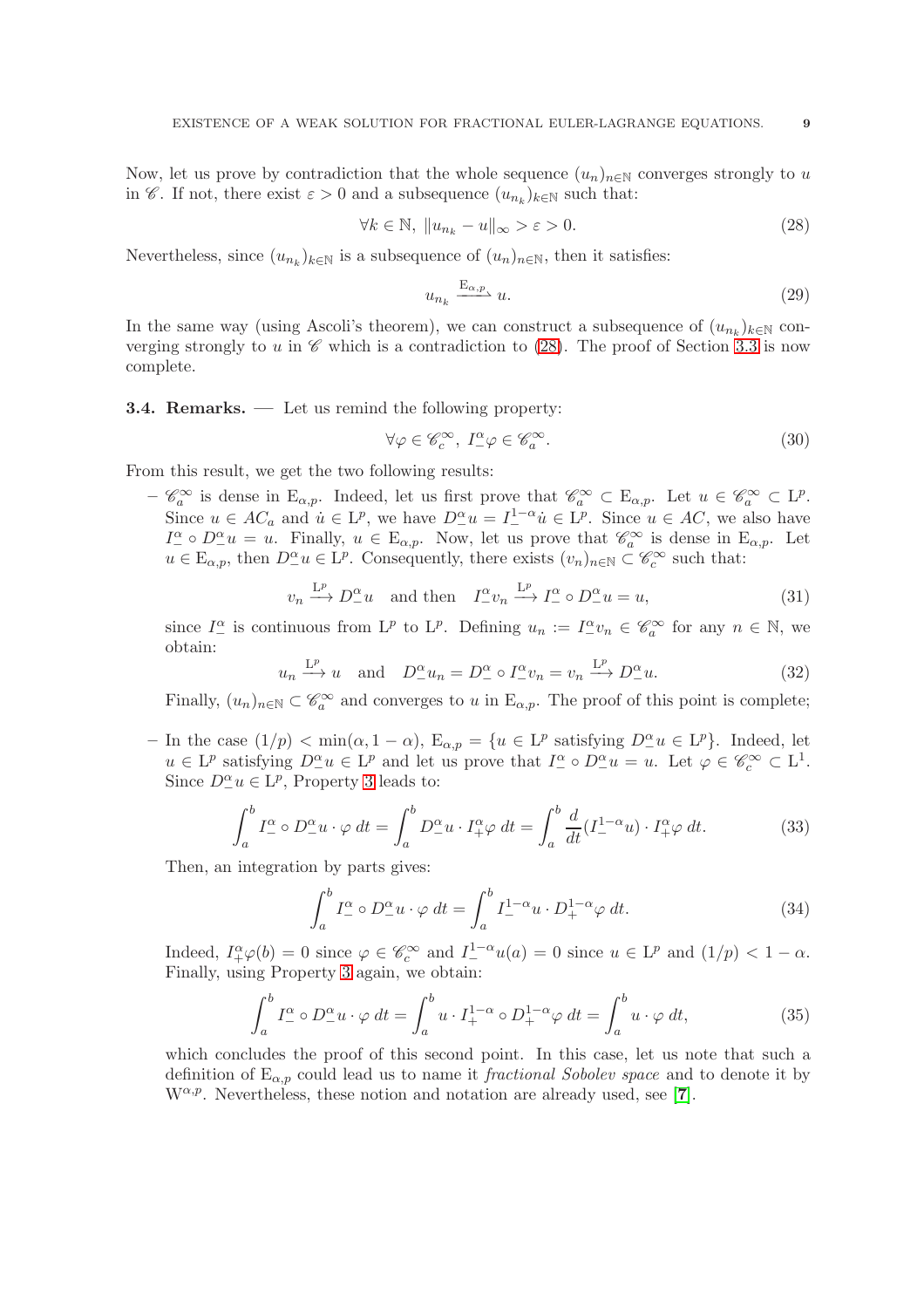# 4. Variational structure of  $(EL^{\alpha})$  $(EL^{\alpha})$

<span id="page-9-0"></span>In the rest of the paper, we assume that Lagrangian L is of class  $\mathscr{C}^1$  and we define the Lagrangian functional  $\mathcal L$  on  $\mathbb E_{\alpha,p}$  (with  $0 < (1/p) < \alpha < 1$ ). Precisely, we define:

$$
\mathcal{L}: \mathcal{E}_{\alpha,p} \longrightarrow \mathbb{R} \newline u \longmapsto \int_a^b L(u,D_{-}^{\alpha}u,t) dt.
$$
\n(36)

 $\mathcal L$  is said to be Gâteaux-differentiable in  $u \in \mathcal E_{\alpha,p}$  if the map:

$$
D\mathcal{L}(u): \mathcal{E}_{\alpha,p} \longrightarrow \mathbb{R}
$$
  
\n
$$
v \longrightarrow D\mathcal{L}(u)(v) := \lim_{h \to 0} \frac{\mathcal{L}(u + hv) - \mathcal{L}(u)}{h}
$$
 (37)

is well-defined for any  $v \in E_{\alpha,p}$  and if it is linear and continuous. A critical point  $u \in E_{\alpha,p}$  of  $\mathcal L$  is defined by  $D\mathcal L(u)=0$ .

# 4.1. Gâteaux-differentiability of  $\mathcal{L}$ . — Let us prove the following lemma:

**Lemma 1.**  $-$  The following implications hold:

- $− L$  satisfies  $(H_1) \implies$  $(H_1) \implies$  for any  $u \in E_{\alpha,p}$ ,  $L(u, D_2^{\alpha}u, t) \in L^1$  and then  $\mathcal{L}(u)$  exists in  $\mathbb{R};$
- $L$  satisfies [\(H](#page-1-2)<sub>2</sub>) ⇒ for any  $u \in \mathbb{E}_{\alpha,p}$ ,  $\partial L/\partial x(u, D_-^{\alpha}u, t) \in \mathbb{L}^1$ ;
- $L$  satisfies  $(H_3)$  $(H_3)$  ⇒ for any  $u \in E_{\alpha,p}$ ,  $\partial L/\partial y(u, D_-\alpha^a u, t) \in L^q$ .

*Proof.* — Let us assume that L satisfies  $(H_1)$  and let  $u \in E_{\alpha,p} \subset \mathscr{C}_a$ . Then,  $||D^{\alpha}_-u||^{d_1} \in$  $\mathcal{L}^{p/d_1} \subset \mathcal{L}^1$  and the three maps  $t \longrightarrow r_1(u(t),t), s_1(u(t),t), |L(u(t),0,t)| \in \mathscr{C}([a,b],\mathbb{R}^+) \subset$  $L^{\infty} \subset L^{1}$ . Hypothesis  $(H_{1})$  implies for almost all  $t \in [a, b]$ :

$$
|L(u(t), D_+^{\alpha}u(t), t)| \le r_1(u(t), t) \|D_+^{\alpha}u(t)\|^{d_1} + s_1(u(t), t) + |L(u(t), 0, t)|. \tag{38}
$$

Hence,  $L(u, D_{{-}}^{\alpha}u, t) \in L^{1}$  and then  $\mathcal{L}(u)$  exists in  $\mathbb{R}$ . We proceed in the same manner in order to prove the second point of Lemma 1. Now, assuming that L satisfies  $(H_3)$ , we have  $||D_+^{\alpha}u||^{d_3} \in L^{p/d_3} \subset L^q$  for any  $u \in E_{\alpha,p}$ . An analogous argument gives the third point of Lemma 1. □

Let us prove the following result:

**Proposition** 2. — Assuming that L satisfies Hypotheses  $(H_1)$  $(H_1)$ ,  $(H_2)$  and  $(H_3)$ , L is Gâteauxdifferentiable in any  $u \in E_{\alpha,p}$  and:

$$
\forall u, v \in \mathcal{E}_{\alpha, p}, \ D\mathcal{L}(u)(v) = \int_{a}^{b} \frac{\partial L}{\partial x}(u, D_{-}^{\alpha}u, t) \cdot v + \frac{\partial L}{\partial y}(u, D_{-}^{\alpha}u, t) \cdot D_{-}^{\alpha}v \, dt. \tag{39}
$$

Proof. — Let  $u, v \in \mathbb{E}_{\alpha, p} \subset \mathscr{C}_a$ . Let  $\psi_{u,v}$  defined for any  $h \in [-1,1]$  and for almost all  $t \in [a, b]$  by:

$$
\psi_{u,v}(t,h) := L(u(t) + hv(t), D_{{-}}^{\alpha}u(t) + hD_{{-}}^{\alpha}v(t), t).
$$
\n(40)

Then, we define the following mapping:

$$
\phi_{u,v}: [-1,1] \longrightarrow \mathbb{R}
$$
  
\n
$$
h \longrightarrow \int_a^b L(u+hv, D^{\alpha}_-u + h D^{\alpha}_-v, t) dt = \int_a^b \psi_{u,v}(t, h) dt.
$$
\n(41)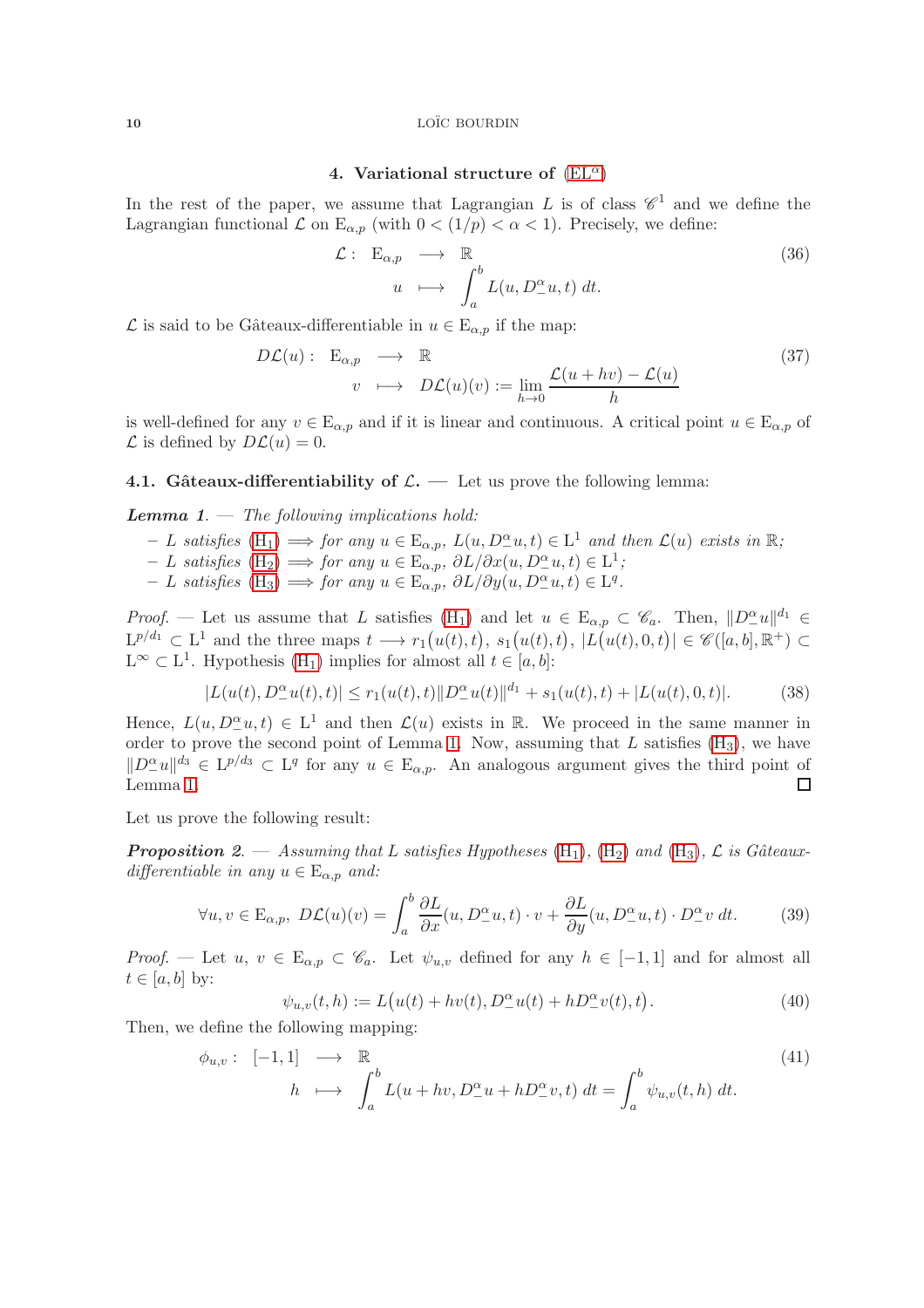Our aim is to prove that the following term:

$$
D\mathcal{L}(u)(v) = \lim_{h \to 0} \frac{\mathcal{L}(u + hv) - \mathcal{L}(u)}{h} = \lim_{h \to 0} \frac{\phi_{u,v}(h) - \phi_{u,v}(0)}{h} = \phi'_{u,v}(0)
$$
(42)

exists in R. In order to differentiate  $\phi_{u,v}$ , we use the theorem of differentiation under the integral sign. Indeed, we have for almost all  $t \in [a, b]$ ,  $\psi_{u,v}(t, \cdot)$  is differentiable on  $[-1, 1]$ with:

$$
\forall h \in [-1, 1], \ \frac{\partial \psi_{u,v}}{\partial h}(t, h) = \frac{\partial L}{\partial x}(u(t) + hv(t), D^{\alpha}_{-}u(t) + hD^{\alpha}_{-}v(t), t) \cdot v(t) + \frac{\partial L}{\partial y}(u(t) + hv(t), D^{\alpha}_{-}u(t) + hD^{\alpha}_{-}v(t), t) \cdot D^{\alpha}_{-}v(t). \tag{43}
$$

Then, from Hypotheses [\(H](#page-2-0)<sub>2</sub>) and (H<sub>3</sub>), we have for any  $h \in [-1, 1]$  and for almost all  $t \in [a, b]$ :

$$
\left| \frac{\partial \psi_{u,v}}{\partial h}(t,h) \right| \leq \left[ r_2(u(t) + hv(t),t) \| D^{\alpha}_{-}u(t) + h D^{\alpha}_{-}v(t) \|^{d_2} + s_2(u(t) + hv(t),t) \right] \| v(t) \|
$$

$$
+ \left[ r_3(u(t) + hv(t),t) \| D^{\alpha}_{-}u(t) + h D^{\alpha}_{-}v(t) \|^{d_3} + s_3(u(t) + hv(t),t) \right] \| D^{\alpha}_{-}v(t) \|.
$$
 (44)

We define:

 $\mathcal{L}$ 

$$
r_{2,0} := \max_{(t,h)\in[a,b]\times[-1,1]} r_2(u(t) + hv(t),t)
$$
\n<sup>(45)</sup>

and we define similarly  $s_{2,0}$ ,  $r_{3,0}$ ,  $s_{3,0}$ . Finally, it holds:

$$
\left| \frac{\partial \psi_{u,v}}{\partial h}(t,h) \right| \leq 2^{d_2} r_{2,0} (\underbrace{\|D^{\alpha}_- u(t)\|^{d_2} + \|D^{\alpha}_- v(t)\|^{d_2}}_{\in L^{p/d_2} \subset L^1} ) \underbrace{\|v(t)\|}_{\in \mathscr{C}_a \subset L^{\infty}} + 2^{d_3} r_{3,0} \underbrace{\|D^{\alpha}_- u(t)\|^{d_3} + \|D^{\alpha}_- v(t)\|^{d_3}}_{\in L^{p/d_3} \subset L^q} ) \underbrace{\|D^{\alpha}_- v(t)\|}_{\in L^p} + s_{3,0} \underbrace{\|D^{\alpha}_- v(t)\|}_{\in L^p \subset L^1} . \tag{46}
$$

The right term is then a  $L^1$  function independent of h. Consequently, applying the theorem of differentiation under the integral sign,  $\phi_{u,v}$  is differentiable with:

$$
\forall h \in [-1, 1], \ \phi'_{u,v}(h) = \int_a^b \frac{\partial \psi_{u,v}}{\partial h}(t, h) \ dt. \tag{47}
$$

Hence:

$$
D\mathcal{L}(u)(v) = \phi'_{u,v}(0) = \int_a^b \frac{\partial \psi_{u,v}}{\partial h}(t,0) dt = \int_a^b \frac{\partial L}{\partial x}(u, D^\alpha_- u, t) \cdot v + \frac{\partial L}{\partial y}(u, D^\alpha_- u, t) \cdot D^\alpha_- v dt.
$$
\n(48)

From Lemma 1, it holds:

$$
\frac{\partial L}{\partial x}(u, D_{-}^{\alpha}u, t) \in \mathcal{L}^{1} \text{ and } \frac{\partial L}{\partial y}(u, D_{-}^{\alpha}u, t) \in \mathcal{L}^{q}.
$$
\n(49)

Since  $v \in \mathscr{C}_a \subset L^{\infty}$  and  $D^{\alpha}_-v \in L^p$ ,  $D\mathcal{L}(u)(v)$  exists in  $\mathbb{R}$ . Moreover, we have:

$$
|D\mathcal{L}(u)(v)| \leq \left\| \frac{\partial L}{\partial x}(u, D_{-}^{\alpha}u, t) \right\|_{\mathcal{L}^{1}} \|v\|_{\infty} + \left\| \frac{\partial L}{\partial y}(u, D_{-}^{\alpha}u, t) \right\|_{\mathcal{L}^{q}} \|D_{-}^{\alpha}v\|_{\mathcal{L}^{p}} \leq \left( \frac{(b-a)^{\alpha-(1/p)}}{\Gamma(\alpha)((\alpha-1)q+1)^{1/q}} \left\| \frac{\partial L}{\partial x}(u, D_{-}^{\alpha}u, t) \right\|_{\mathcal{L}^{1}} + \left\| \frac{\partial L}{\partial y}(u, D_{-}^{\alpha}u, t) \right\|_{\mathcal{L}^{q}} \right) |v|_{\alpha, p}.
$$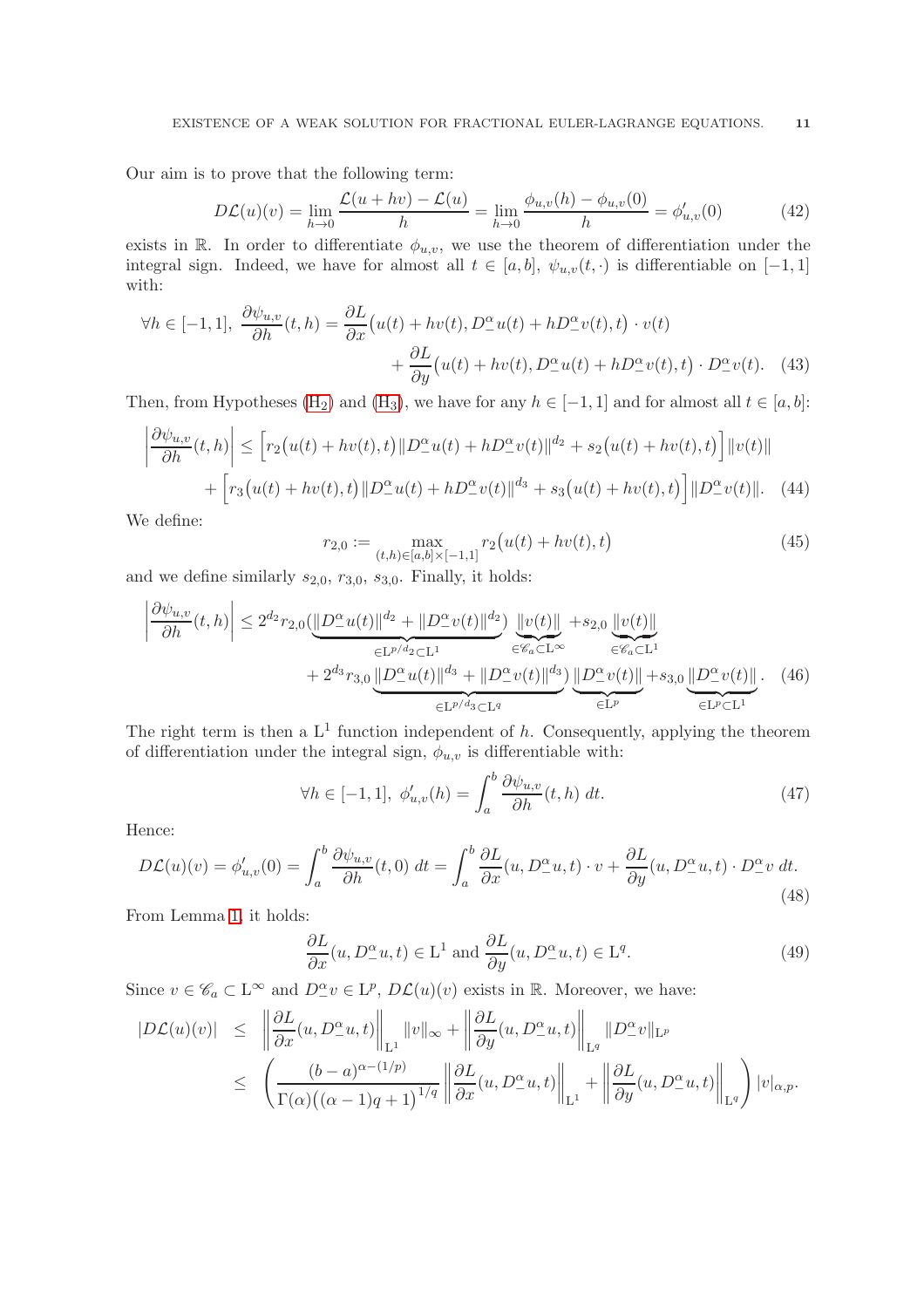<span id="page-11-1"></span>Consequently,  $D\mathcal{L}(u)$  is linear and continuous from  $E_{\alpha,p}$  to  $\mathbb{R}$ . The proof is complete.  $\Box$ 

**4.2.** Sufficient condition for a weak solution.  $\overline{a}$  In this section, we prove the following theorem:

**Theorem 2.** — Let us assume that L satisfies Hypotheses  $(H_1)$  $(H_1)$ ,  $(H_2)$  and  $(H_3)$ . Then: u is a critical point of  $\mathcal{L} \Longrightarrow u$  is a weak solution of  $(EL^{\alpha})$  $(EL^{\alpha})$ . ). (50)

*Proof.* — Let u be a critical point of  $\mathcal{L}$ . Then, we have in particular:

$$
\forall v \in \mathcal{C}_c^{\infty}, \ D\mathcal{L}(u)(v) = \int_a^b \frac{\partial L}{\partial x}(u, D^{\alpha}_- u, t) \cdot v + \frac{\partial L}{\partial y}(u, D^{\alpha}_- u, t) \cdot D^{\alpha}_- v \, dt = 0. \tag{51}
$$

For any  $v \in \mathscr{C}_c^{\infty} \subset AC_a$ ,  $D_{-}^{\alpha}v = I_{-}^{1-\alpha}v \in \mathscr{C}_a^{\infty}$ . Since  $\partial L/\partial y(u, D_{-}^{\alpha}u, t) \in L^q$ , Property 3 gives:

$$
\forall v \in \mathscr{C}_c^{\infty}, \int_a^b \frac{\partial L}{\partial x}(u, D_-^{\alpha} u, t) \cdot v + I_+^{1-\alpha} \left(\frac{\partial L}{\partial y}(u, D_-^{\alpha} u, t)\right) \cdot \dot{v} \, dt = 0. \tag{52}
$$

Finally, we define:

$$
\forall t \in [a, b], \ w_u(t) = \int_a^t \frac{\partial L}{\partial x}(u, D^\alpha_- u, t) \ dt.
$$
 (53)

Since  $\partial L/\partial x(u, D_-\alpha u, t) \in L^1$ ,  $w_u \in AC_a$  and  $\dot{w}_u = \partial L/\partial x(u, D_-\alpha u, t)$ . Then, an integration by parts leads to:

$$
\forall v \in \mathcal{C}_c^{\infty}, \int_a^b \left( I_+^{1-\alpha} \left( \frac{\partial L}{\partial y}(u, D_-^{\alpha} u, t) \right) - w_u \right) \cdot \dot{v} \, dt = 0. \tag{54}
$$

Consequently, there exists a constant  $C \in \mathbb{R}^d$  such that:

$$
I_{+}^{1-\alpha} \left( \frac{\partial L}{\partial y}(u, D_{-}^{\alpha} u, t) \right) = C + w_u \in AC.
$$
 (55)

By differentiation, we obtain:

$$
-D_+^{\alpha} \left( \frac{\partial L}{\partial y}(u, D_-^{\alpha} u, t) \right) = \frac{\partial L}{\partial x}(u, D_-^{\alpha} u, t), \tag{56}
$$

□

and then  $u \in \mathcal{E}_{\alpha,p} \subset \mathscr{C}$  satisfies [\(EL](#page-1-0)<sup> $\alpha$ </sup>) a.e. on [a, b]. The proof is complete.

Let us note that the use of Property 3 in the previous proof leads to the emergence of  $D_+^{\alpha}$  in  $(EL^{\alpha})$  $(EL^{\alpha})$  although  $\mathcal L$  is only dependent of  $D^{\alpha}_{-}$ . This asymmetry in  $(EL^{\alpha})$  is a strong drawback in order to solve it explicitly. However, from Theorem 1, the existence of a weak solution for  $(EL^{\alpha})$  $(EL^{\alpha})$  will be guarantee.

### 5. Existence of a global minimizer of  $\mathcal L$

<span id="page-11-0"></span>In this section, under assumptions  $(H_4)$  and  $(H_5)$ , we prove the existence of a global minimizer u of  $\mathcal{L}$ , see Theorem 3. Then, u is a critical point of  $\mathcal{L}$  and then, according to Theorem 2, u is a weak solution of  $(EL^{\alpha})$ . This concludes the proof of Theorem 1.

As usual in a variational method, in order to prove the existence of a global minimizer of a functional, coercivity and convexity hypotheses need to be added on the Lagrangian. We have already define Hypotheses  $(H_4)$  (coercivity) and  $(H_5)$  (convexity) in Section [1.2.](#page-1-3) In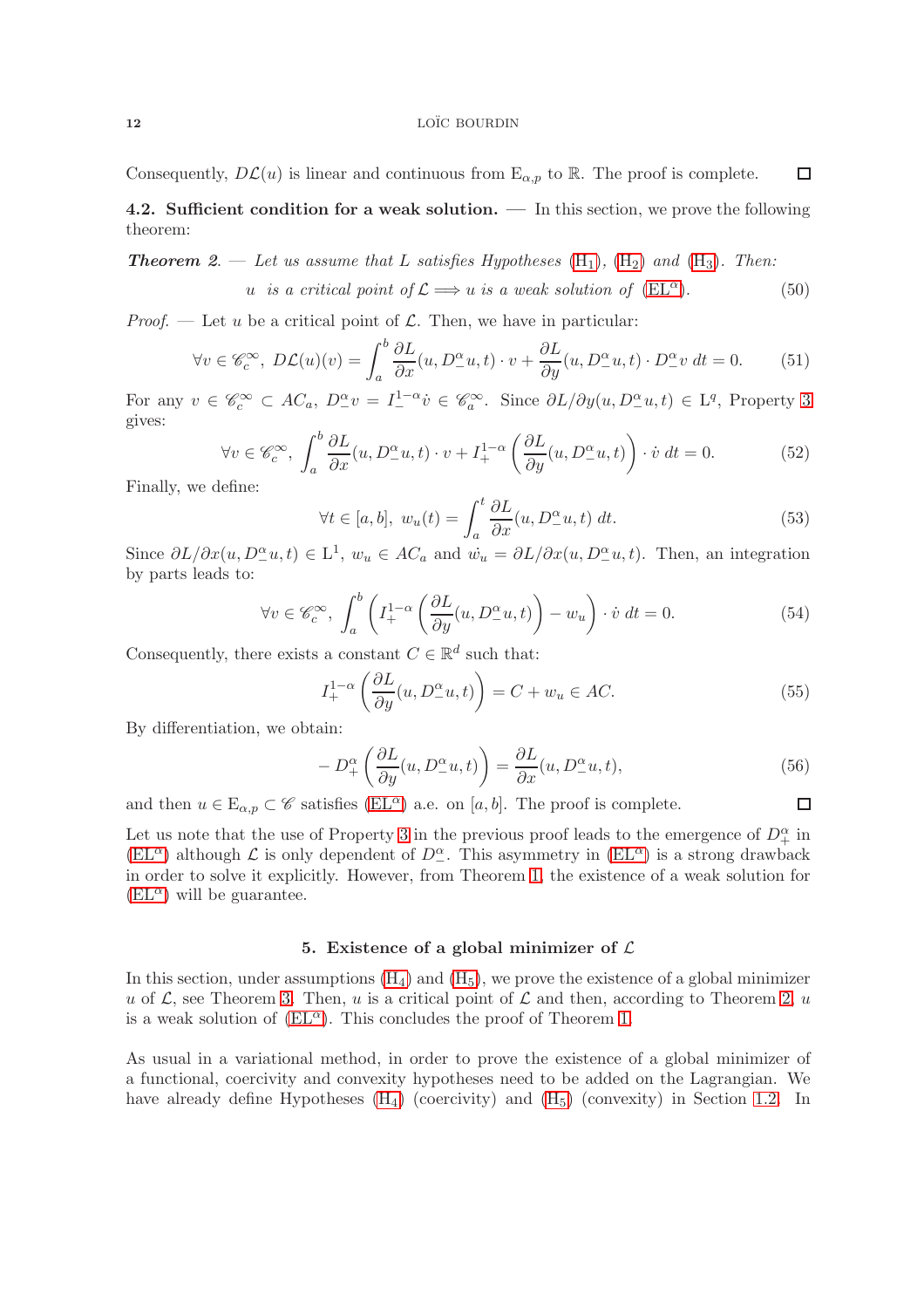this section, we introduce two different convexity hypotheses  $(H'_5)$  and  $(H''_5)$  under which Theorem 1 is still valid:

– Convexity hypothesis denoted by  $(H'_5)$ :

 $\forall (x, t) \in \mathbb{R}^d \times [a, b], L(x, \cdot, t)$  is convex

<span id="page-12-0"></span>and  $(L(\cdot, y, t))_{(y,t)\in\mathbb{R}^d\times[a,b]}$  is uniformly equicontinuous on  $\mathbb{R}^d$ . (H<sub>5</sub>)

We remind that the uniform equicontinuity of  $(L(\cdot, y, t))_{(y,t)\in\mathbb{R}^d\times[a,b]}$  has to be understood as:

 $\forall \varepsilon > 0, \exists \delta > 0, \ \forall (x_1, x_2) \in (\mathbb{R}^d)^2,$  $||x_2 - x_1|| < \delta \Longrightarrow \forall (y, t) \in \mathbb{R}^d \times [a, b], |L(x_2, y, t) - L(x_1, y, t)| < \varepsilon.$  (57)

Let us note that Hypotheses  $(H_5)$  and  $(H'_5)$  are independent.

– Convexity hypothesis denoted by  $(H''_5)$ :

$$
\forall (x,t) \in \mathbb{R}^d \times [a,b], \ L(x,\cdot,t) \text{ is convex.}
$$
 (H''<sub>5</sub>)

Hypothesis  $(H''_5)$  is the weakest. Nevertheless, in this case, the detailed proof of Theorem 3 is more complicated. Consequently, in the case of Hypothesis  $(H''_5)$ , we do not develop the proof and we use a strong result proved in [[12](#page-16-13)].

Let us prove the following preliminary result:

**Lemma** 2. — Let us assume that L satisfies Hypothesis  $(H_4)$  $(H_4)$ . Then, L is coercive in the sense that:

<span id="page-12-1"></span>
$$
\lim_{\|u\|_{\alpha,p}\to+\infty}\mathcal{L}(u)=+\infty.\tag{58}
$$

*Proof.* — Let  $u \in E_{\alpha,p}$ , we have:

$$
\mathcal{L}(u) = \int_{a}^{b} L(u, D_{-}^{\alpha} u, t) dt \ge \int_{a}^{b} c_1(u, t) \|D_{-}^{\alpha} u\|^p + c_2(t) \|u\|^{d_4} + c_3(t) dt.
$$
 (59)

Equation [\(18\)](#page-6-3) implies that:

$$
||u||_{\mathcal{L}^{d_4}}^{d_4} \le (b-a)^{1-\frac{d_4}{p}} ||u||_{\mathcal{L}^p}^{d_4} \le \frac{(b-a)^{\alpha+1-\frac{d_4}{p}}}{\Gamma(\alpha+1)} ||D_-^{\alpha}u||_{\mathcal{L}^p}^{d_4} = \frac{(b-a)^{\alpha+1-\frac{d_4}{p}}}{\Gamma(\alpha+1)} |u|_{\alpha,p}^{d_4}.
$$
 (60)

Finally, we conclude that:

$$
\forall u \in \mathcal{E}_{\alpha, p}, \ \mathcal{L}(u) \geq \gamma \| D^{\alpha}_{-} u \|_{\mathcal{L}^{p}}^{p} - \| c_{2} \|_{\infty} \| u \|_{\mathcal{L}^{d_{4}}}^{d_{4}} - (b - a) \| c_{3} \|_{\infty}
$$
(61)

$$
\geq \gamma |u|_{\alpha,p}^p - \frac{\|c_2\|_{\infty} (b-a)^{\alpha+1-\frac{d_4}{p}}}{\Gamma(\alpha+1)} |u|_{\alpha,p}^{d_4} - (b-a) \|c_3\|_{\infty}.
$$
 (62)

Since  $d_4 < p$  and since the norms  $|\cdot|_{\alpha,p}$  and  $||\cdot||_{\alpha,p}$  are equivalent, the proof is complete.  $\Box$ Now, we are ready to prove Theorem 3:

**Theorem 3.** — Let us assume that L satisfies Hypotheses  $(H_1)$  $(H_1)$ ,  $(H_2)$ ,  $(H_3)$ ,  $(H_4)$  and one of Hypotheses [\(H](#page-12-1)<sub>5</sub>), (H<sub>5</sub>) or (H<sub>5</sub>). Then,  $\mathcal L$  admits a global minimizer.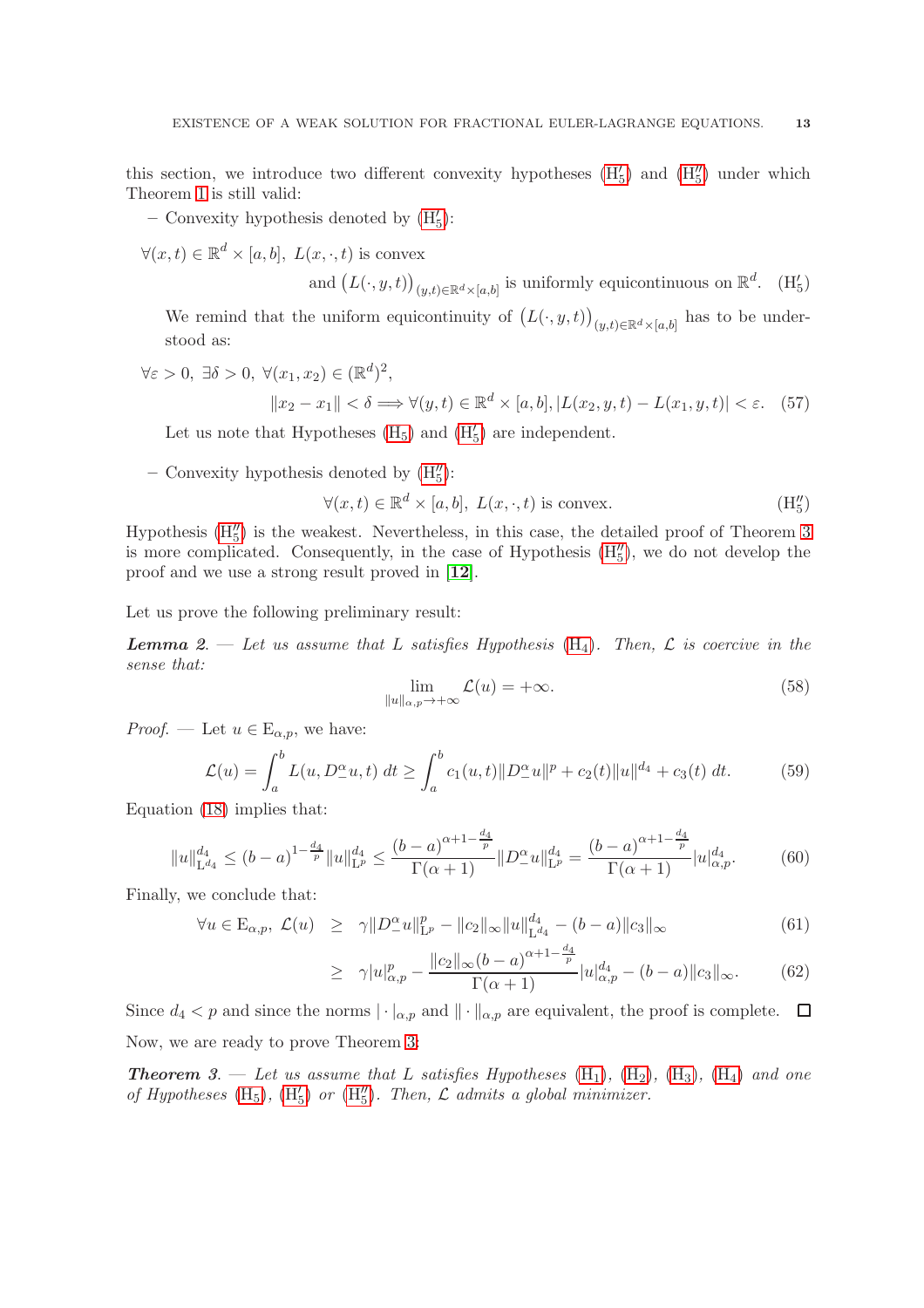*Proof.* — Let  $(u_n)_{n\in\mathbb{N}}$  be a sequence in  $E_{\alpha,p}$  satisfying:

$$
\mathcal{L}(u_n) \longrightarrow \inf_{v \in \mathcal{E}_{\alpha,p}} \mathcal{L}(v) =: K. \tag{63}
$$

Since L satisfies Hypothesis [\(H](#page-1-1)<sub>1</sub>),  $\mathcal{L}(u) \in \mathbb{R}$  for any  $u \in E_{\alpha,p}$ . Hence,  $K < +\infty$ . Let us prove by contradiction that  $(u_n)_{n\in\mathbb{N}}$  is bounded in  $E_{\alpha,p}$ . In the negative case, we can construct a subsequence  $(u_{n_k})_{k\in\mathbb{N}}$  satisfying  $||u_{n_k}||_{\alpha,p} \to +\infty$ . Since L satisfies Hypothesis [\(H](#page-2-1)<sub>4</sub>), Lemma 2 gives:

$$
K = \lim_{k \in \mathbb{N}} \mathcal{L}(u_{n_k}) = +\infty,
$$
\n(64)

which is a contradiction. Hence,  $(u_n)_{n\in\mathbb{N}}$  is bounded in  $E_{\alpha,p}$ . Since  $E_{\alpha,p}$  is reflexive, there exists a subsequence still denoted by  $(u_n)_{n\in\mathbb{N}}$  converging weakly in  $E_{\alpha,p}$  to an element denoted by  $u \in \mathbb{E}_{\alpha,p}$ . Let us prove that u is a global minimizer of  $\mathcal{L}$ . Since:

$$
u_n \xrightarrow{\mathbf{E}_{\alpha,p}} u
$$
 and  $\mathbf{E}_{\alpha,p} \hookrightarrow \mathscr{C}_a$ , (65)

we have:

<span id="page-13-0"></span>
$$
u_n \xrightarrow{\mathscr{C}} u
$$
 and  $D_-^{\alpha} u_n \xrightarrow{L^p} D_-^{\alpha} u.$  (66)

Case L satisfies [\(H](#page-2-2)<sub>5</sub>): by convexity, it holds for any  $n \in \mathbb{N}$ :

$$
\mathcal{L}(u_n) = \int_a^b L(u_n, D^{\alpha}_- u_n, t) dt \ge \int_a^b L(u, D^{\alpha}_- u, t) dt + \int_a^b \frac{\partial L}{\partial x}(u, D^{\alpha}_- u, t) \cdot (u_n - u) dt + \int_a^b \frac{\partial L}{\partial y}(u, D^{\alpha}_- u, t) \cdot (D^{\alpha}_- u_n - D^{\alpha}_- u) dt. \tag{67}
$$

Since L satisfies Hypotheses [\(H](#page-2-0)<sub>2</sub>) and (H<sub>3</sub>),  $\partial L/\partial x(u, D_-^{\alpha}u, t) \in L^1$  and  $\partial L/\partial y(u, D_-^{\alpha}u, t) \in$ L<sup>q</sup>. Consequently, using [\(66\)](#page-13-0) and making n tend to  $+\infty$ , we obtain:

$$
K = \inf_{v \in \mathcal{E}_{\alpha,p}} \mathcal{L}(v) \ge \int_a^b L(u, D^\alpha_- u, t) dt = \mathcal{L}(u). \tag{68}
$$

Consequently, u is a global minimizer of  $\mathcal{L}$ .

Case L satisfies [\(H](#page-12-0)'<sub>5</sub>): let  $\varepsilon > 0$ . Since  $(u_n)_{n \in \mathbb{N}}$  converges strongly in  $\mathscr{C}$  to u, we have:

$$
\exists N \in \mathbb{N}, \ \forall n \ge N, \ \|u_n - u\|_{\infty} < \delta,\tag{69}
$$

where  $\delta$  is given in the definition of  $(H'_{5})$ . In consequence, it holds a.e. on  $[a, b]$ :

<span id="page-13-1"></span>
$$
\forall n \ge N, \ |L(u_n(t), D_{-}^{\alpha} u_n(t), t) - L(u(t), D_{-}^{\alpha} u_n(t), t)| < \varepsilon. \tag{70}
$$

Moreover, for any  $n \geq N$ , we have:

$$
\mathcal{L}(u_n) = \int_a^b L(u, D^\alpha_- u, t) dt + \int_a^b L(u_n, D^\alpha_- u_n, t) - L(u, D^\alpha_- u_n, t) dt + \int_a^b L(u, D^\alpha_- u_n, t) - L(u, D^\alpha_- u, t) dt.
$$
 (71)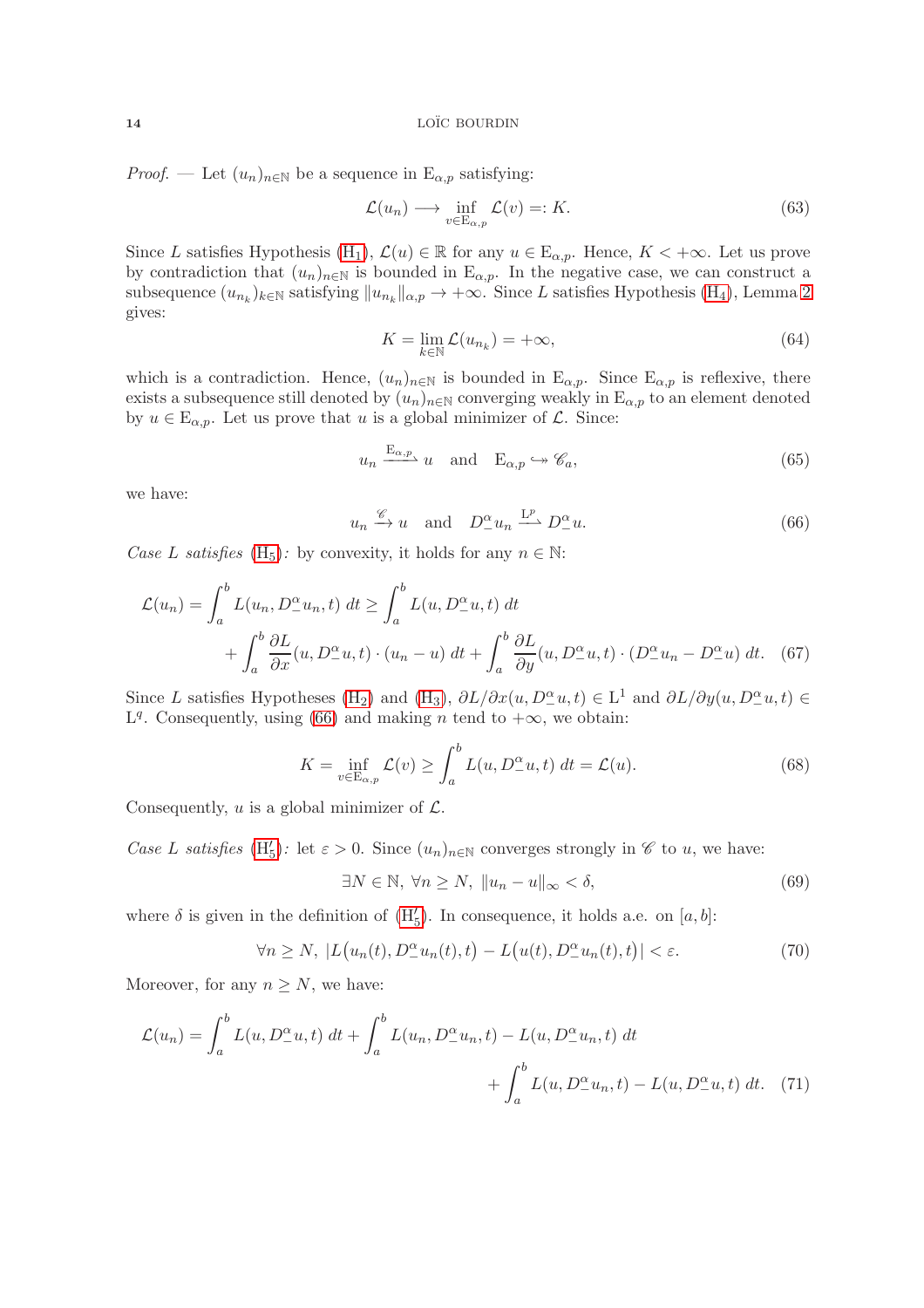Then, for any  $n \geq N$ , it holds by convexity:

$$
\mathcal{L}(u_n) \ge \int_a^b L(u, D^\alpha_- u, t) dt - \int_a^b |L(u_n, D^\alpha_- u_n, t) - L(u, D^\alpha_- u_n, t)| dt
$$

$$
+ \int_a^b \frac{\partial L}{\partial y}(u, D^\alpha_- u, t) \cdot (D^\alpha_- u_n - D^\alpha_- u) dt. \tag{72}
$$

And, using Equation [\(70\)](#page-13-1), we obtain for any  $n \geq N$ :

$$
\mathcal{L}(u_n) \ge \int_a^b L(u, D^\alpha_- u, t) dt - \varepsilon (b - a) + \int_a^b \frac{\partial L}{\partial y}(u, D^\alpha_- u, t) \cdot (D^\alpha_- u_n - D^\alpha_- u) dt. \tag{73}
$$

We remind that  $\partial L/\partial y(u, D_-\alpha^{\alpha} u,t) \in L^q$  since L satisfies [\(H](#page-2-0)<sub>3</sub>). Since  $(D_-\alpha^{\alpha} u_n)_{n\in\mathbb{N}}$  converges weakly in  $L^p$  to  $D^{\alpha}_{-}u$ , we obtain by making n tend to  $+\infty$  and then by making  $\varepsilon$  tend to 0:

$$
K = \inf_{v \in \mathcal{E}_{\alpha, p}} \mathcal{L}(v) \ge \int_{a}^{b} L(u, D_{-}^{\alpha} u, t) dt = \mathcal{L}(u). \tag{74}
$$

Consequently, u is a global minimizer of  $\mathcal{L}$ .

Case L satisfies  $(H''_5)$  $(H''_5)$ : we refer to Theorem 3.23 in [[12](#page-16-13)].

<span id="page-14-0"></span>Finally, combining Theorems 2 and 3, the proof of Theorem 1 is now complete.

### 6. Examples

Let us consider some examples of Lagrangian L satisfying Hypotheses of Theorem 1. Consequently, the fractional Euler-Lagrange equation  $(EL^{\alpha})$  associated admits a weak solution  $u \in E_{\alpha,p}.$ 

The most classical example is the Dirichlet integral, i.e. the Lagrangian functional associated to the Lagrangian  $L$  given by:

$$
L(x, y, t) = \frac{1}{2} ||y||^2.
$$
\n(75)

 $\Box$ 

In this case, L satisfies Hypotheses  $(H_1)$ ,  $(H_2)$ ,  $(H_3)$ ,  $(H_4)$  and  $(H_5)$  for  $p = 2$ . Hence, the fractional Euler-Lagrange equation [\(EL](#page-1-0)<sup> $\alpha$ </sup>) associated admits a weak solution in E<sub> $\alpha$ ,p</sub> for  $(1/2) < \alpha < 1.$ 

In a more general case, the following Lagrangian  $L$ :

$$
L(x, y, t) = \frac{1}{p} ||y||^{p} + a(x, t),
$$
\n(76)

where  $p > 1$  and  $a \in \mathscr{C}^1(\mathbb{R}^d \times [a, b], \mathbb{R}^+)$ , satisfies Hypotheses  $(H_1)$ ,  $(H_2)$ ,  $(H_3)$ ,  $(H_4)$  and [\(H](#page-12-1)<sup>''</sup><sub>5</sub>). Consequently, the fractional Euler-Lagrange equation [\(EL](#page-1-0)<sup> $\alpha$ </sup>) associated to L admits a weak solution in  $E_{\alpha,p}$  for any  $(1/p) < \alpha < 1$ . Let us note that if for any  $t \in [a,b], a(\cdot,t)$  is convex, then L satisfies Hypothesis  $(H_5)$ .

In the unidimensional case  $d = 1$ , let us take a Lagrangian with a second term linear in its first variable, i.e.:

$$
L(x, y, t) = \frac{1}{p}|y|^p + f(t)x,
$$
\n(77)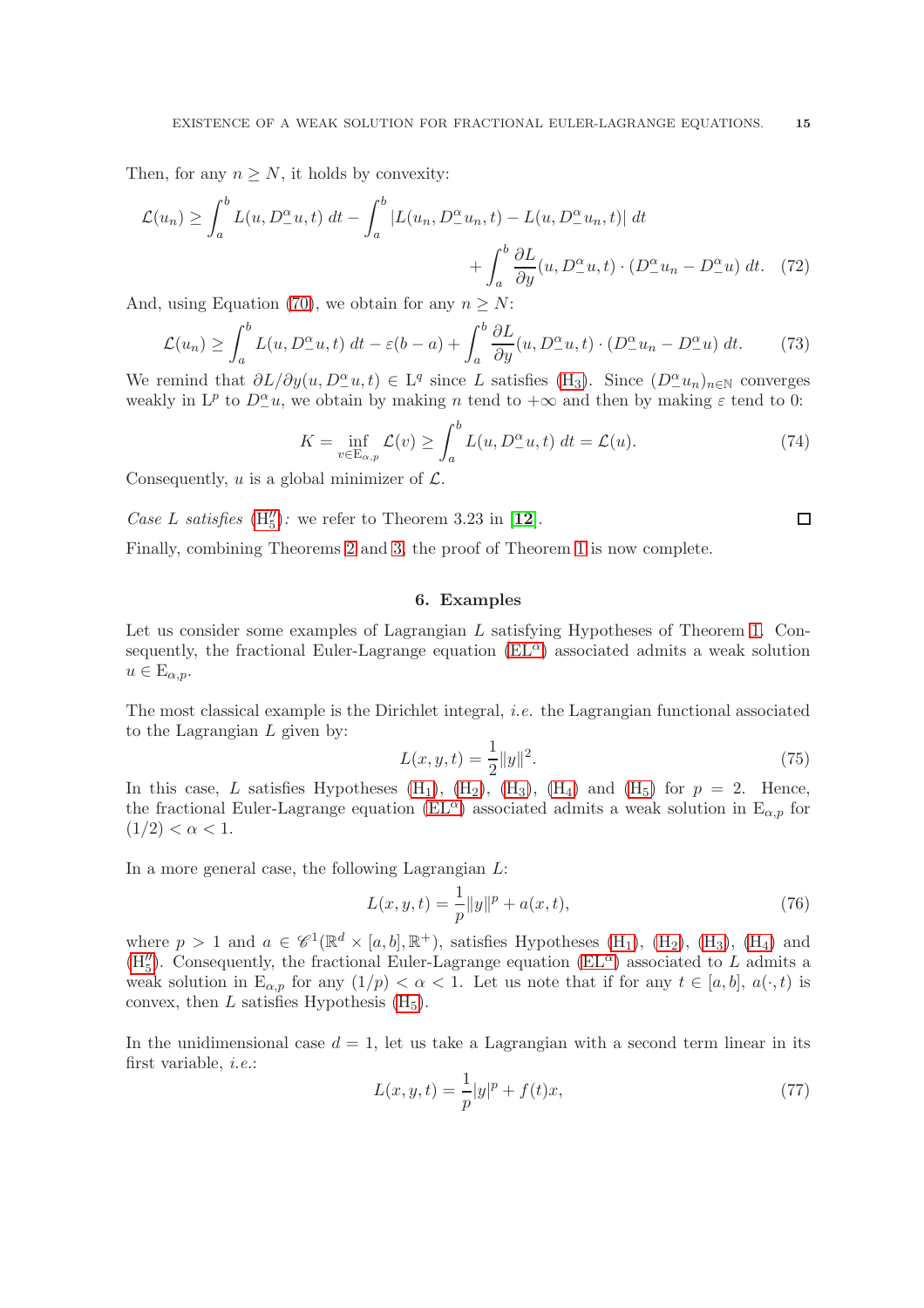where  $p > 1$  and  $f \in \mathscr{C}^1([a, b], \mathbb{R})$ . Then, L satisfies Hypotheses  $(H_1)$ ,  $(H_2)$ ,  $(H_3)$ ,  $(H_4)$  and  $(H<sub>5</sub>)$  $(H<sub>5</sub>)$ . Then, the fractional Euler-Lagrange equation  $(EL<sup>\alpha</sup>)$  associated admits a weak solution in E<sub> $\alpha, p$ </sub> for any  $(1/p) < \alpha < 1$ .

Theorem 1 is a result based on strong conditions on Lagrangian L. Consequently, some Lagrangian do not satisfy all hypotheses of Theorem 1. We can cite the Bolza's example in dimension  $d = 1$  given by:

$$
L(x, y, t) = (y^2 - 1)^2 + x^4.
$$
\n(78)

L does not satisfy Hypothesis  $(H_4)$  neither Hypothesis  $(H''_5)$ . Nevertheless, as usual with variational methods, the conditions of regularity, coercivity and/or convexity can often be replaced by weaker assumptions specific to the studied problem. As an example, we can cite [[31](#page-16-19)] and references therein about higher-order integrals of the calculus of variations. Indeed, in this paper, it is proved that calculus of variations is still valid with weaker regularity assumptions.

# Conclusion

The method developed in this paper gives a framework in order to study the existence of weak solutions for fractional Euler-Lagrange equations. In this paper, we have studied the special case of a Lagrangian functional involving fractional derivatives of Riemann-Liouville. Nevertheless, such a method can also be developed in the case of fractional derivatives of Caputo or Hadamard. Indeed, these operators satisfy similar properties than Riemann-Liouville's ones, see [[17,](#page-16-15) [30](#page-16-16)]. In fact, the same method can be developed in the case of general linear operators used in [[2,](#page-15-9) [18,](#page-16-20) [24,](#page-16-21) [26](#page-16-22)]: this is the aim of a forthcoming paper.

### References

- <span id="page-15-3"></span>[1] O.P. Agrawal. Formulation of Euler-Lagrange equations for fractional variational problems. J. Math. Anal. Appl., 272(1):368–379, 2002.
- <span id="page-15-9"></span>[2] O.P. Agrawal. Generalized variational problems and Euler-Lagrange equations. Comput. Math. Appl., 59(5):1852–1864, 2010.
- <span id="page-15-4"></span>[3] R. Almeida, A.B. Malinowska and D.F.M. Torres. A fractional calculus of variations for multiple integrals with application to vibrating string. J. Math. Phys., 51(3):033503, 12, 2010.
- <span id="page-15-5"></span>[4] D. Baleanu and S.I. Muslih. Lagrangian formulation of classical fields within Riemann-Liouville fractional derivatives. Phys. Scripta, 72(2-3):119–121, 2005.
- <span id="page-15-1"></span>[5] B. Bonilla, M. Rivero, L. Rodríguez-Germá and J. J. Trujillo. Fractional differential equations as alternative models to nonlinear differential equations. Appl. Math. Comput., 187(1):79–88, 2007.
- <span id="page-15-6"></span>[6] L. Bourdin, J. Cresson and I. Greff. A continuous/discrete fractional Noether's theorem. Accepted in Communications in Nonlinear Science and Numerical Simulation. Preprint [arXiv:1203.1206v](http://arxiv.org/abs/1203.1206)1 [math.DS].
- <span id="page-15-8"></span>[7] H. Brezis. Functional analysis, Sobolev spaces and partial differential equations. Universitext. Springer, New York, 2011.
- <span id="page-15-7"></span>[8] L. Cesari. Optimization—theory and applications, volume 17 of Applications of Mathematics (New York). Springer-Verlag, New York, 1983. Problems with ordinary differential equations.
- <span id="page-15-2"></span><span id="page-15-0"></span>[9] F. Comte. Opérateurs fractionnaires en économétrie et en finance. *Prépublication MAP5*, 2001.
- [10] J. Cresson, I. Greff and P. Inizan. Lagrangian for the convection-diffusion equation. Mathematical Methods in the Applied Sciences, 2011.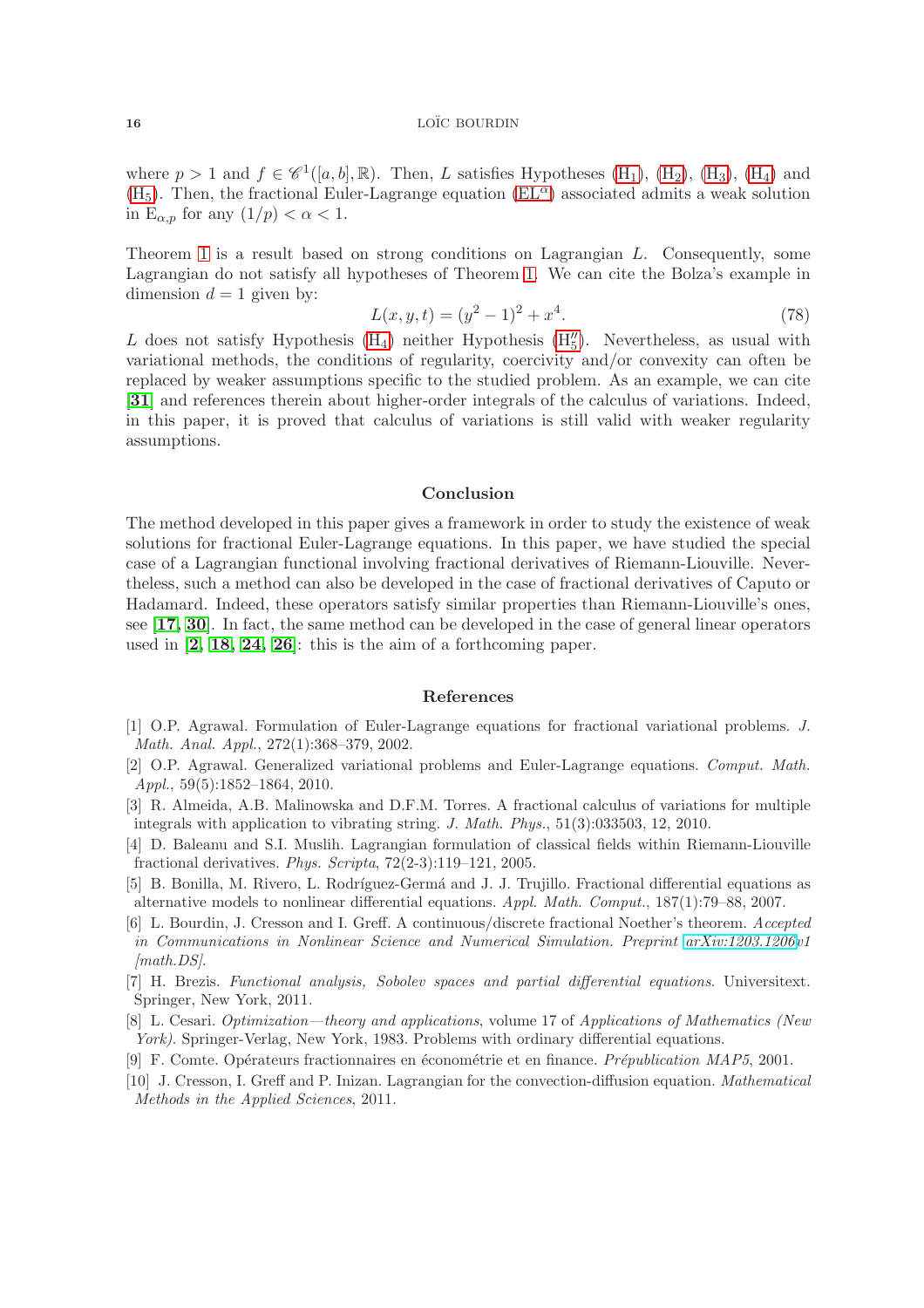- <span id="page-16-5"></span>[11] J. Cresson and P. Inizan. Variational formulations of differential equations and asymmetric fractional embedding. J. Math. Anal. Appl., 385(2):975–997, 2012.
- <span id="page-16-13"></span><span id="page-16-6"></span>[12] B. Dacorogna. Direct methods in the calculus of variations, volume 78 of Applied Mathematical Sciences. Springer, New York, second edition, 2008.
- [13] G.S.F. Frederico and D.F.M. Torres. A formulation of Noether's theorem for fractional problems of the calculus of variations. J. Math. Anal. Appl., 334(2):834–846, 2007.
- <span id="page-16-14"></span><span id="page-16-2"></span>[14] C. Godbillon. Géométrie différentielle et mécanique analytique. Hermann, Paris, 1969.
- <span id="page-16-9"></span>[15] R. Hilfer. Applications of fractional calculus in physics. World Scientific, River Edge, New Jersey, 2000.
- [16] F. Jiao and Y. Zhou. Existence of solutions for a class of fractional boundary value problems via critical point theory. Comput. Math. Appl., 62(3):1181–1199, 2011.
- <span id="page-16-15"></span>[17] A.A. Kilbas, H.M. Srivastava and J.J. Trujillo. Theory and applications of fractional differential equations, volume 204 of North-Holland Mathematics Studies. Elsevier Science B.V., Amsterdam, 2006.
- <span id="page-16-20"></span>[18] V. Kiryakova. Generalized fractional calculus and applications, volume 301 of Pitman Research Notes in Mathematics Series. Longman Scientific & Technical, Harlow, 1994.
- <span id="page-16-10"></span>[19] M. Klimek. Existence - uniqueness result for a certain equation of motion in fractional mechanics. Bulletin of the polish acacdemy of sciences, 58(4):73–78.
- <span id="page-16-17"></span>[20] A. Kolmogorov, S. Fomine and V.M. Tihomirov. Eléments de la théorie des fonctions et de l'analyse fonctionnelle. Éditions Mir, Moscow, 1974. Avec un complément sur les algèbres de Banach, par V. M. Tikhomirov, Traduit du russe par Michel Dragnev.
- <span id="page-16-0"></span>[21] R.L. Magin. Fractional calculus models of complex dynamics in biological tissues. Comput. Math. Appl., 59(5):1586–1593, 2010.
- <span id="page-16-8"></span>[22] A.B. Malinowska and D.F.M. Torres. Introduction to the fractional calculus of variations. Imperial College Press. London, 2012.
- <span id="page-16-1"></span>[23] R. Metzler and J. Klafter. The random walk's guide to anomalous diffusion: a fractional dynamics approach. Phys. Rep., 339(1):77, 2000.
- <span id="page-16-21"></span>[24] T. Odzijewicz, A.B. Malinowska and D.F.M. Torres. Fractional calculus of variations in terms of a generalized fractional integral with applications to Physics. Abstr. Appl. Anal., 2012.
- <span id="page-16-7"></span>[25] T. Odzijewicz, A.B. Malinowska and D.F.M. Torres. Fractional variational calculus with classical and combined Caputo derivatives. Nonlinear Anal., 75(3):1507–1515, 2012.
- <span id="page-16-22"></span>[26] T. Odzijewicz, A.B. Malinowska and D.F.M. Torres. Generalized fractional calculus with applications to the calculus of variations. Comput. Math. Appl., 2012.
- <span id="page-16-18"></span>[27] I. Podlubny. Fractional differential equations, volume 198 of Mathematics in Science and Engineering. Academic Press Inc., San Diego, CA, 1999. An introduction to fractional derivatives, fractional differential equations, to methods of their solution and some of their applications.
- <span id="page-16-3"></span>[28] F. Riewe. Nonconservative Lagrangian and Hamiltonian mechanics. Phys. Rev. E (3), 53(2):1890– 1899, 1996.
- <span id="page-16-16"></span><span id="page-16-4"></span>[29] F. Riewe. Mechanics with fractional derivatives. Phys. Rev. E (3), 55(3, part B):3581–3592, 1997.
- [30] S.G. Samko, A.A. Kilbas and O.I. Marichev. Fractional integrals and derivatives. Gordon and Breach Science Publishers, Yverdon, 1993. Theory and applications, Translated from the 1987 Russian original.
- <span id="page-16-19"></span>[31] M.R. Sidi Ammi and D.F.M. Torres. Regularity of solutions to higher-order integrals of the calculus of variations. Internat. J. Systems Sci., 39(9):889–895, 2008.
- <span id="page-16-11"></span>[32] J. Wang and Y. Zhou. A class of fractional evolution equations and optimal controls. Nonlinear Anal. Real World Appl., 12(1):262–272, 2011.
- <span id="page-16-12"></span>[33] Y. Zhou and F. Jiao. Nonlocal Cauchy problem for fractional evolution equations. Nonlinear Anal. Real World Appl., 11(5):4465–4475, 2010.